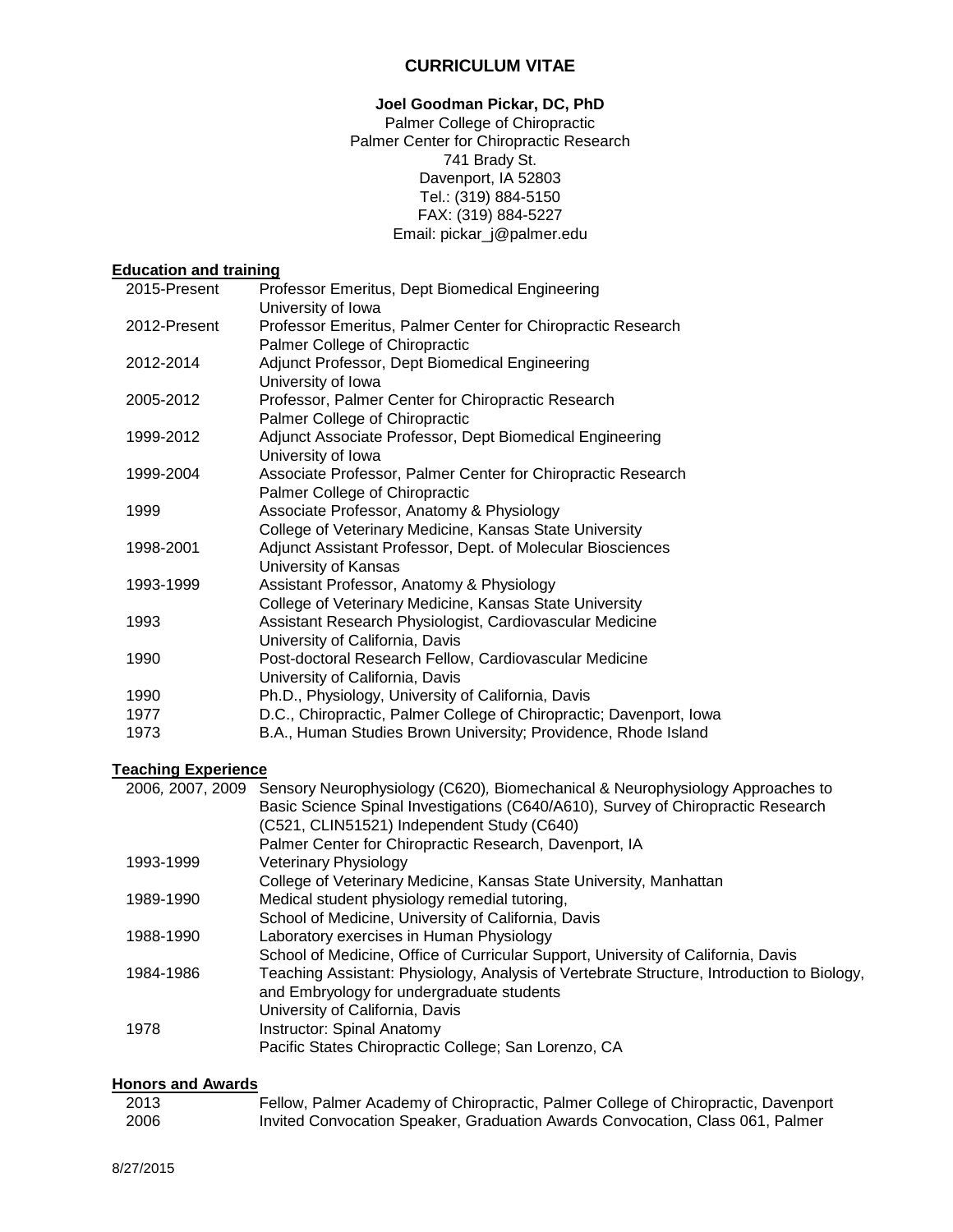|      | College of Chiropractic, Davenport                                                                                                 |
|------|------------------------------------------------------------------------------------------------------------------------------------|
| 2005 | Outstanding Faculty of the Year, Palmer College of Chiropractic, Davenport                                                         |
| 2005 | 3 <sup>rd</sup> Prize winner for original research at 8 <sup>th</sup> Biennial Congress of the World Federation of<br>Chiropractic |
| 2004 | Researcher of the Year, American Chiropractic Association                                                                          |
| 2003 | Thelma Fordyce-Mack Faculty Award, Palmer Chiropractic Univ., Davenport                                                            |
| 1989 | Phi Sigma Honor Society, University of California, Davis                                                                           |
| 1978 | Who's Who in American Colleges and Universities                                                                                    |
| 1977 | Pi Tau Delta Honor Society, Palmer College of Chiropractic                                                                         |
| 1973 | Graduation with Honors, Brown University                                                                                           |
|      |                                                                                                                                    |

1969 New York State Regents Scholarship

**Committee and Professional Service**

| 2012         | Reviewer, PlosOne, BMC Musculoskeletal, The Spine Journal                                                                                                              |
|--------------|------------------------------------------------------------------------------------------------------------------------------------------------------------------------|
| 2011         | Reviewer, Journal of Biomechanics, JMPT, Physiotherapy Theory and Practice, The                                                                                        |
|              | Spine Journal                                                                                                                                                          |
| 2010         | Peer reviewer for protocols submitted to Animal Care Committee at Canadian Memorial                                                                                    |
|              | Chiropractic College, Toronto, Ontario.                                                                                                                                |
| 2010         | Invited Reviewer, Research Foundation - Flanders (Belgium) (FWO).                                                                                                      |
| 2010         | Invited Session Chair, Human and Animal Models of chronic back pain. Workshop on                                                                                       |
|              | Deconstructing Back Pain National Institutes of Health May 10 - 11.                                                                                                    |
| 2005-2012    | Promotions Committee, Professorial level, Palmer Chiropractic College, Davenport, IA                                                                                   |
| 2004-2007    | Member, NIH Advisory Council for Complementary and Alternative Medicine (NCCAM)                                                                                        |
| 2003-2012    | Library Committee, Palmer Chiropractic College, Davenport, IA                                                                                                          |
| 2001-Present | The Spine Journal, Associate Board Member                                                                                                                              |
| 2001-2012    | Student's Research and Special Topics Club Co-Advisor:                                                                                                                 |
| 2005         | Reviewer, North American Research Conference on Complementary and Integrative                                                                                          |
|              | Medicine, Edmonton, Canada, May 24-27                                                                                                                                  |
| 2005         | Co-Leader for Neuroscience Section, Conference on the Biology of Manual Therapies,                                                                                     |
|              | sponsored by NIH/NCCAM, Bethesda, Maryland, June 9-10                                                                                                                  |
| 2004         | <b>ACC-RAC Peer Review Committee.</b>                                                                                                                                  |
| 2002         | Workshop Co-Organizer: Mechanisms-based Research in Chiropractic; Association of                                                                                       |
|              | Chiropractic Colleges and National Workshop to Develop the Chiropractic Research                                                                                       |
|              | Agenda VII (ACC/RAC VII), March 13-16.                                                                                                                                 |
| 2001-2006    | Reviewer: ACC ChiroLoan Scholarship Program. Administered by New York Chiropractic                                                                                     |
|              | College.                                                                                                                                                               |
| 2001-2002    | Journal of the Neuromusculoskeletal System: Associate Editor                                                                                                           |
| 2000         | Grievance Committee, Palmer College of Chiropractic, Davenport, IA                                                                                                     |
| 2000         | Ad hoc Reviewer, Special Emphasis Panel, National Center for Complementary and                                                                                         |
|              | Alternative Medicine, National Institutes of Health                                                                                                                    |
| 1999         | Ad hoc Reviewer, Respiratory and Applied Study Section, National Institutes of Health                                                                                  |
| 1998         | Search Committee, Faculty position, Department Anatomy and Physiology, Kansas State                                                                                    |
|              | University                                                                                                                                                             |
| 1998         | Ad hoc Reviewer, Geriatrics and Rehabilitation Study Section, National Institutes of                                                                                   |
|              | Health                                                                                                                                                                 |
| 1998         | Reviewer, NIH sponsored Consortial Center for Chiropractic Research                                                                                                    |
| 1997         | Invited participant to National Workshop to Develop the Chiropractic Research Agenda,<br>Sponsored by U.S. Dept of Health & Human Services Health Resources & Services |
|              | Administration (HRSA) Washington, D.C.                                                                                                                                 |
| 1996         | Invited observer to National Workshop to Develop the Chiropractic Research Agenda,                                                                                     |
|              | Sponsored by U.S. Dept of Health & Human Services Health Resources & Services                                                                                          |
|              | Administration (HRSA), Contract #240-95-0036, Washington, D.C.                                                                                                         |
| 1996         | Member, Concept Clearance Review Panel to establish a Chiropractic Research Center,                                                                                    |
|              | National Institutes of Health                                                                                                                                          |
|              |                                                                                                                                                                        |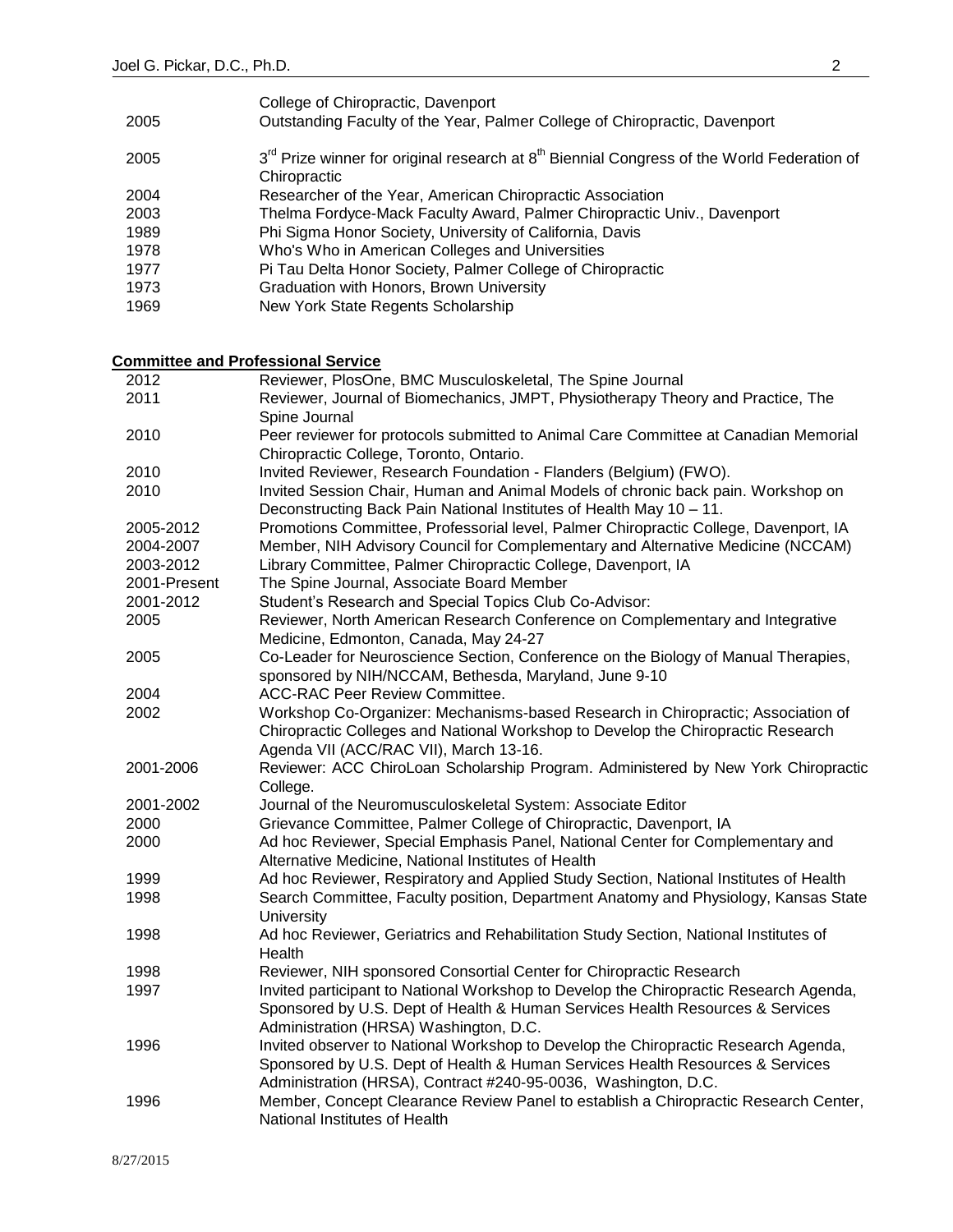| 1994-1996     | Graduate Program Executive Committee - Chairperson, Kansas State University,<br>Manhattan, KS                                                                                                                                                                                                                                                                                                                                                                                                   |
|---------------|-------------------------------------------------------------------------------------------------------------------------------------------------------------------------------------------------------------------------------------------------------------------------------------------------------------------------------------------------------------------------------------------------------------------------------------------------------------------------------------------------|
| 1989-1995     | Clinical Advisory Panel, Spinal Manipulation: A Review of the Current Literature,<br>Foundation for Chiropractic Education and Research.                                                                                                                                                                                                                                                                                                                                                        |
| Past Reviewer | American Journal of Physiology, Brain Research Interactive, Experimental Brain<br>Research, Journal of Applied Physiology, Journal of Neurophysiology, Journal of<br>Neuromusculoskeletal Research, Medicine and Science in Sports and Exercise, Pain,<br>Research in Veterinary Science, Spine, The Spine Journal, Clinical Orthopaedics &<br>Related Research, Life Sciences, Journal of Biomechanics, Chiropractic and<br>Osteopathy, Journal of Manipulative and Physiological Therapeutics |

#### **Professional Associations**:

| 1996-2012 | Society for Neuroscience, Member                            |
|-----------|-------------------------------------------------------------|
| 1992-2012 | American Physiological Society, Associate Member            |
| 1977-2012 | California Chiropractic License #12015                      |
| 1993-1995 | American Association for the Advancement of Science. Member |
|           |                                                             |

#### **Grants & Fellowships**

| 2007-2012 | Principal Investigator<br>National Center for Complementary and Alternative Medicine (NIH/NCCAM)<br>1U19AT004137 |                                                                                                                                                                                                                                                                                                                             |  |
|-----------|------------------------------------------------------------------------------------------------------------------|-----------------------------------------------------------------------------------------------------------------------------------------------------------------------------------------------------------------------------------------------------------------------------------------------------------------------------|--|
|           | Title:                                                                                                           | Developmental Center to Study Mechanisms & Effects of Chiropractic<br>Manipulation                                                                                                                                                                                                                                          |  |
| 2007-2012 | Co-Leader<br>Title:                                                                                              | National Center for Complementary and Alternative Medicine (NIH/NCCAM)<br>1U19AT004137 (recommended for funding, funding pending)<br>Developmental Center to Study Mechanisms & Effects of Chiropractic<br>Manipulation<br>Project Title: Neural & Biomechanical Responses to Mechanical Features of Spinal<br>Manipulation |  |
| 2003-2007 | Principal Investigator<br>R01 NS046818                                                                           | National Institutes of Neurological Disease and Stroke (NINDS)<br>Project Title: Vertebral position alters muscle spindle sensitivity                                                                                                                                                                                       |  |
| 2003-2006 | Co-Leader<br>U19 AT002006<br>Title:                                                                              | National Center for Complementary and Alternative Medicine (NIH/NCCAM)<br>Mechanisms and Effects of Chiropractic Manipulation<br>Project Title: Effect of vertebral loading on facet joint capsule                                                                                                                          |  |
| 2003-2006 | Co-Leader<br>U19 AT002006<br>Title:                                                                              | National Center for Complementary and Alternative Medicine (NIH/NCCAM)<br>Mechanisms and Effects of Chiropractic Manipulation<br>Project Title: Effect of vertebral loading on sympathetic nerve regulation                                                                                                                 |  |
| 2002-2007 | Co-Investigator<br>K30 AT00977                                                                                   | National Center for Complementary and Alternative Medicine (NIH/NCCAM)                                                                                                                                                                                                                                                      |  |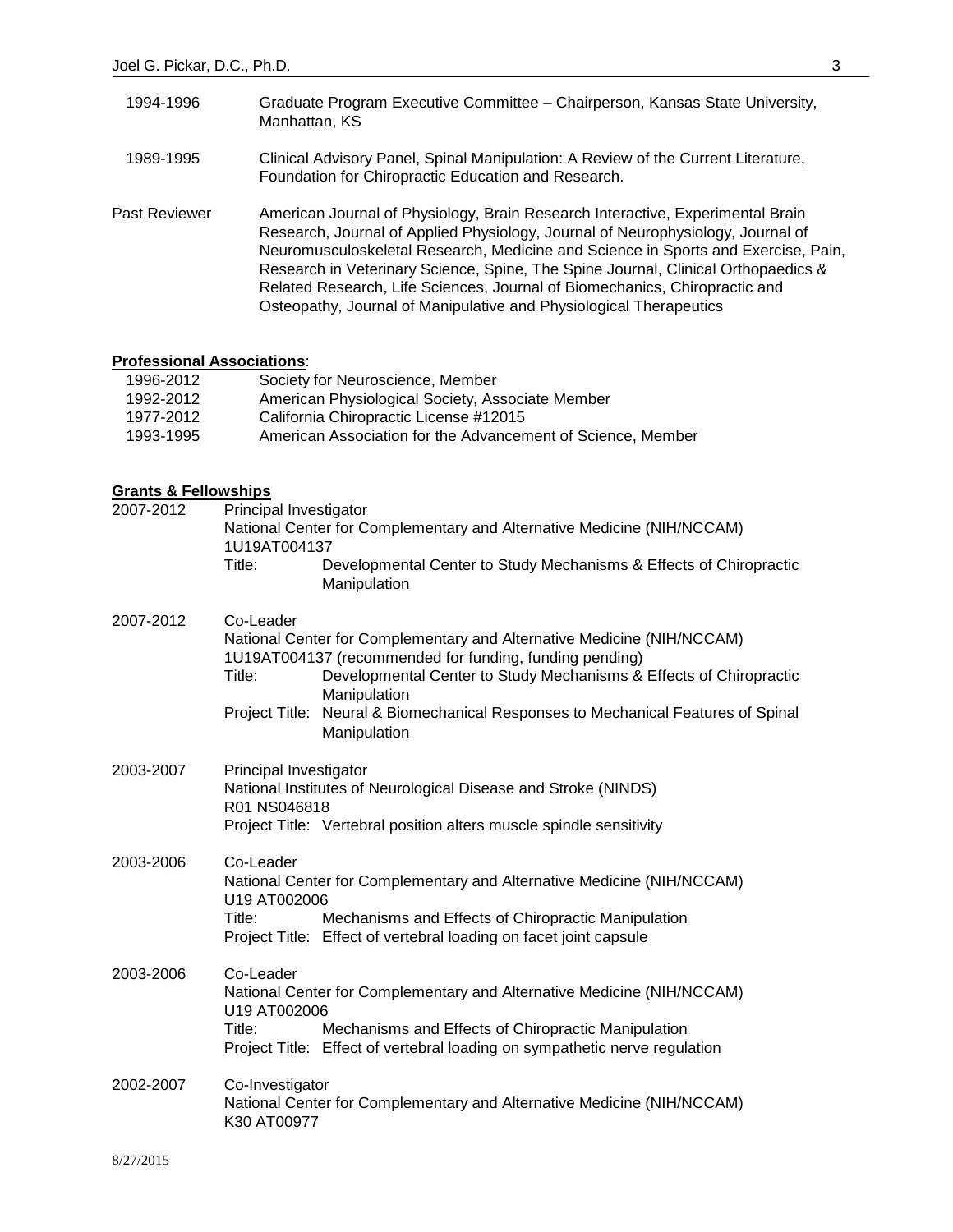|           | Title:                                          | K-30: Chiropractic clinical research curriculum                                                                                                                                    |
|-----------|-------------------------------------------------|------------------------------------------------------------------------------------------------------------------------------------------------------------------------------------|
| 2001-2003 | Principal Investigator<br>R21 AT00676           | National Center for Complementary and Alternative Medicine (NIH/NCCAM)<br>Project Title: Does spinal manipulation speed determine neural response                                  |
| 2000-2001 | Principal Investigator<br>U01 AT00170           | National Center for Complementary and Alternative Medicine (NIH/NCCAM)<br>Project Title: Changes in paraspinal muscle spindle sensitivity                                          |
| 2000-2002 | Principal Investigator<br>U01 AT00170           | National Institutes of Health (Complementary and Alternative Medicine)<br>Project Title: Effect of spinal loading on sympathetic nerve regulation                                  |
| 1998-2000 | Principal Investigator                          | Foundation for Chiropractic Education and Research<br>Identifying Number Unknown<br>Project Title: Neurophysiological responses to lumbar facet movement                           |
| 1997-2000 | Principal Investigator<br>R01 NS35300           | National Institutes of Health, (Neurological Disease and Stroke)<br>Project Title: Neurophysiological consequences of lumbar facet movement                                        |
| 1997-2002 | Co-Investigator<br>U01 AT00170                  | National Institutes of Health, (Arthritis, Musculoskeletal and Skin)<br>Project Title: Creating the consortial center for chiropractic research                                    |
| 1997-1999 | Co-Principal Investigator                       | American Heart Association, Kansas Affiliate<br>Identifying Number Unknown<br>Project Title: Down-regulation of Na+ pumps in skeletal muscle of rats with chronic heart<br>failure |
| 1995-1997 | Principal Investigator<br>KS-95-GB-4            | American Heart Association, Kansas Affiliate<br>Project Title: Cardiac-mediated inhibition of skeletal muscle activity                                                             |
| 1994-1995 | Principal Investigator<br>No Identifying Number | Deans Research Fund, Kansas State University<br>Project Title: Brainstem localization of vagal sensory endings from the cardiopulmonary<br>region using c-fos (Fos) expression     |
| 1993-1996 | R29 HL49221                                     | Principal Investigator: First Award<br>National Institutes of Health<br>Project Title: Mechanism of Exercise Inhibition During Lung Congestion                                     |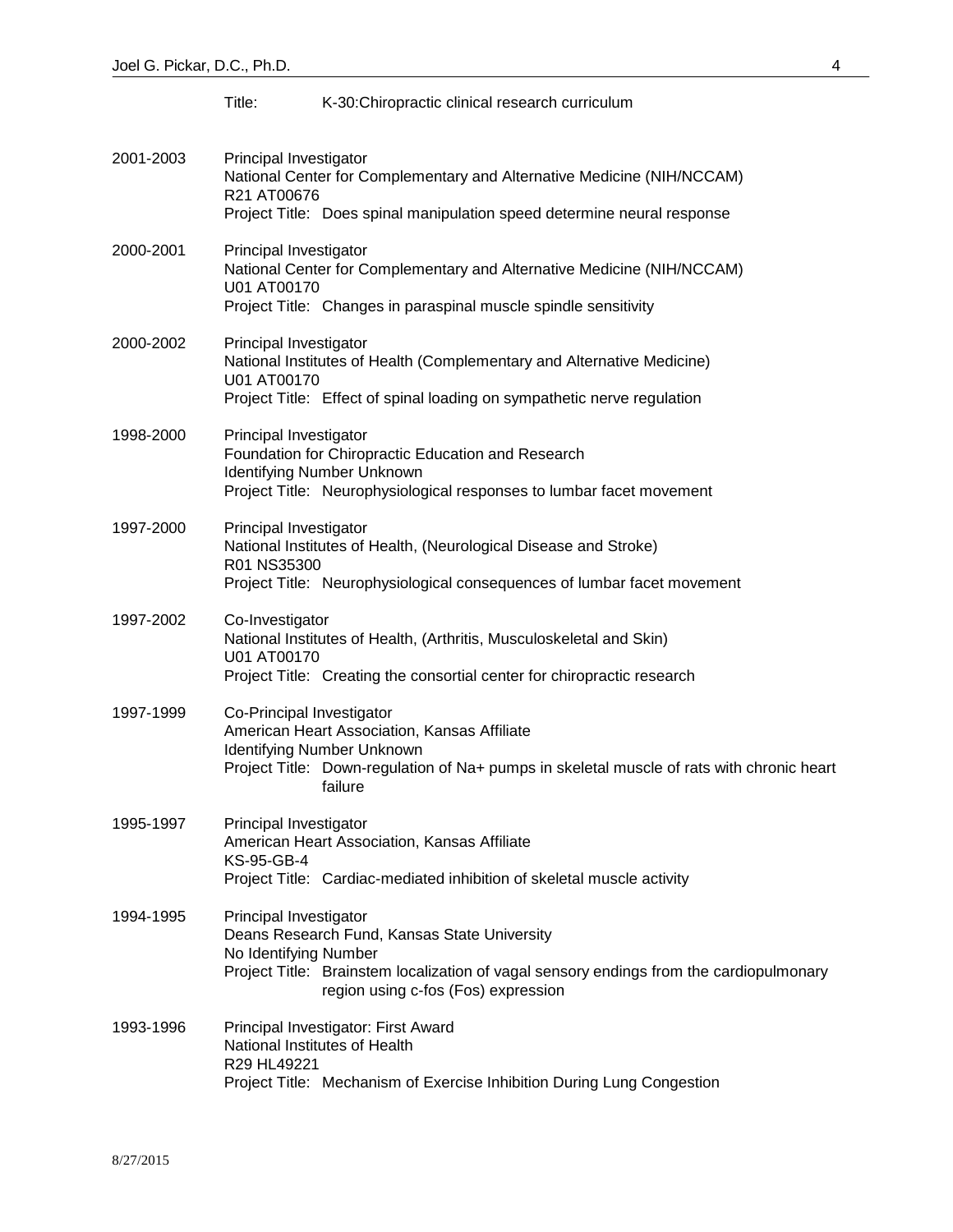| 1992-1993 | Co-Investigator: Zimmer Research Grant<br>Orthopedic Research and Education Foundation<br>92-008                                                          |  |  |
|-----------|-----------------------------------------------------------------------------------------------------------------------------------------------------------|--|--|
|           | Project Title: Mechanoreceptor innervation of spinal facets: neurosensory input in health &<br>disease                                                    |  |  |
| 1990-1993 | Fellowship: National Research Service Award<br>National Institutes of Health<br>F32 HL 08144                                                              |  |  |
| 1983-1986 | Project Title: Muscle afferents and cardiovascular reflexes during exercise<br>Fellowship<br>Foundation for Chiropractic Education and Research<br>#83-64 |  |  |

#### **Publications**

## **JOURNALS** (**76 total**)

- 1990 Spier SJ, Carlson GP, Holliday TA, Cardinet III GH, Pickar JG. Hyperkalemic periodic paralysis in horses. Journal of the American Veterinary Medical Association, 197(8):1009-1017.
- 1991 Pickar JG, Spier SJ, Snyder JR, Carlsen RC. Altered ionic permeability in skeletal muscle from horses with hyperkalemic periodic paralysis. American Journal of Physiology, 260:C926-C933.
- 1991 Pickar JG, Atrakchi A, Gray SD, Carlsen RC. Apparent upregulation of Na+, K+ pump sites in SHR skeletal muscle with reduced transport capacity. Clinical and Experimental Hypertension, A13(5):645- 652.
- 1992 Pickar JG, Gray SD, Carlsen RC. Appearance of  $\alpha$ 1-adrenergic receptor in soleus muscles from SHR. American Journal of Physiology, 262:C1284-1291.
- 1992 Hill JM, Pickar JG, Kaufman MP. Attenuation of reflex pressor and ventilatory responses to static contraction by an NK-1 receptor antagonist. Journal of Applied Physiology, 73:1389-1395.
- 1992 Hill JM, Pickar JG, Parrish MD, Kaufman MP. Effects of hypoxia on the discharge of group III and IV muscle afferents in cats. Journal of Applied Physiology, 73:2524-2529.
- 1993 Pickar JG, Hill JM, Kaufman MP. Stimulation of vagal afferents inhibits locomotion in mesencephalic cats. Journal of Applied Physiology, 74:103-110.
- 1993 Pickar JG, Spier SJ, Harrold D, Carlsen RC. <sup>3</sup>H-ouabain binding in muscle from horses with hyperkalemic periodic paralysis. American Journal of Veterinary Research, 54:783-787.
- 1993 Sinoway LI, Hill JM, Pickar JG, Kaufman MP. Effects of contraction and lactic acid on the discharge of group III muscle afferents in cats. Journal of Neurophysiology, 69:1053-1059.
- 1994 Pickar JG, Hill JM, Kaufman MP. Dynamic exercise stimulates group III muscle afferents. Journal of Neurophysiology, 71:753-760.
- 1994 Pickar JG, Carlsen RC, Gray SD, Atrakchi A. Increased Na<sup>+</sup>-K<sup>+</sup> pump number and decreased pump activity in soleus muscles in SHR. American Journal of Physiology, 267:C836-844.
- 1994 Hill JM, Pickar JG, Kaufman MP. Blockade of non-NMDA receptors attenuates the reflex pressor

8/27/2015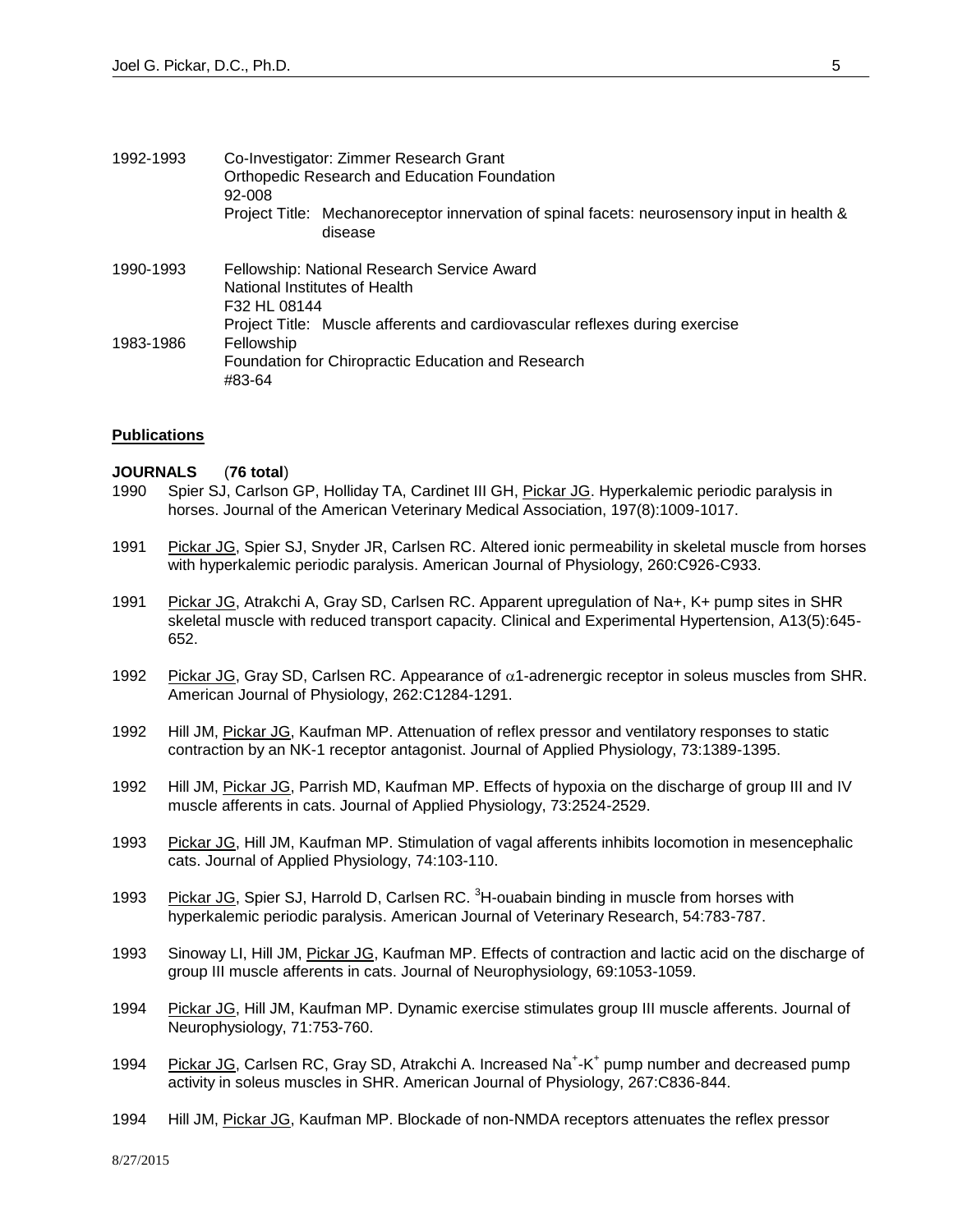response to static contraction. American Journal of Physiology, 266:H1769-H1776.

- 1995 Pickar JG and McLain RF. Responses of mechanosensitive afferents to manipulation of the lumbar facet in the cat. Spine, 20(22):2379-2385.
- 1995 Hirai T, Musch TI, Morgan DA, Kregel KC, Claasen DE, Pickar JG, Lewis SJ, Kenney MJ. Differential sympathetic nerve responses to nitric oxide synthase inhibition in anesthetized rats. American Journal of Physiology, 269:807-813.
- 1996 Carlsen RC, Gray SD, Pickar JG. Na<sup>+</sup>, K<sup>+</sup> pump activity and skeletal muscle contractile deficits in the spontaneously hypertensive rat. Acta Physiologica Scandinavica, 156(3):237-245.
- 1997 Pickar JG. The coronary chemoreflex evoked by intrapericardial nicotine has a somatic component. American Journal of Physiology, 272:H827-H834.
- 1997 Pickar JG. Chemical stimulation of cardiac receptors attenuates locomotion in mesencephalic cats. Journal of Applied Physiology, 83(1):113-119.
- 1997 Pickar JG, Mattson J, Lloyd S, Musch TI. Decreased [<sup>3</sup>H]-ouabain binding sites in skeletal muscle of rats with chronic heart failure. Journal of Applied Physiology, 83(1):323-329.
- 1998 Pickar JG. The thromboxane A2 mimetic U46619 inhibits somatomotor activity via a vagal reflex from the lung. American Journal of Physiology, 275:R706-719.
- 1998 McLain RF and Pickar JG. Mechanoreceptor endings in human thoracic and lumbar facet joints. Spine, 23(2):168-173.
- 1999 Pickar JG. An in vivo preparation for investigating neural responses to controlled loading of a lumbar vertebra. Journal of Neuroscience Methods, 89:87-96.
- 2000 Kenney MJ, Pickar JG, Weiss ML, Saindon CS, Fels RJ. Effects of midbrain and spinal cord transections on sympathetic nerve responses to heating. American Journal of Physiology, 278(5):R1329-38.
- 2000 Goggin JM, Biller DS, Debey BM, Pickar JG, Mason D. Ultrasonic measurement of gastrointestinal wall thickness and the ultrasonographic appearance of the ileocolic region in healthy cats. Journal of the American Animal Hospital Association, 36:224-28.
- 2001 Pickar JG and Wheeler JD. Response of muscle proprioceptors to spinal manipulative-like loads in the anesthetized cat. Journal of Manipulative and Physiological Therapeutics, 24(1):2-11.
- 2001 Pickar JG. Healthcare in the 21st Century Neurophysiologic issues of the subluxation lesion. Topics in Clinical Chiropractic, 8(1):9-15.
- 2001 Pickar JG and Kang YM. Short-lasting stretch of lumbar paraspinal muscles decreases muscle spindle sensitivity to subsequent muscle stretch. Journal of the Neuromusculoskeletal System, 9(3):88-96
- 2001 Kang YM, Wheeler JD, Pickar JG. (corresponding author). Stimulation of chemosensitive afferents from multifidus muscle does not sensitize multifidus muscle spindles to vertebral loads in the lumbar spine of the cat. Spine, 26(14):1528-1536.
- 2001 Bub GA, Budgell BS, Henderson CNR, Injeyan HS, Kinsinger S, Moltz JH, Pickar JG, Polus BI, Song X, Vernon H. Neuroscience in the Chiropractic Curriculum. Journal of the Neuromusculoskeletal System, 9(3):77-81.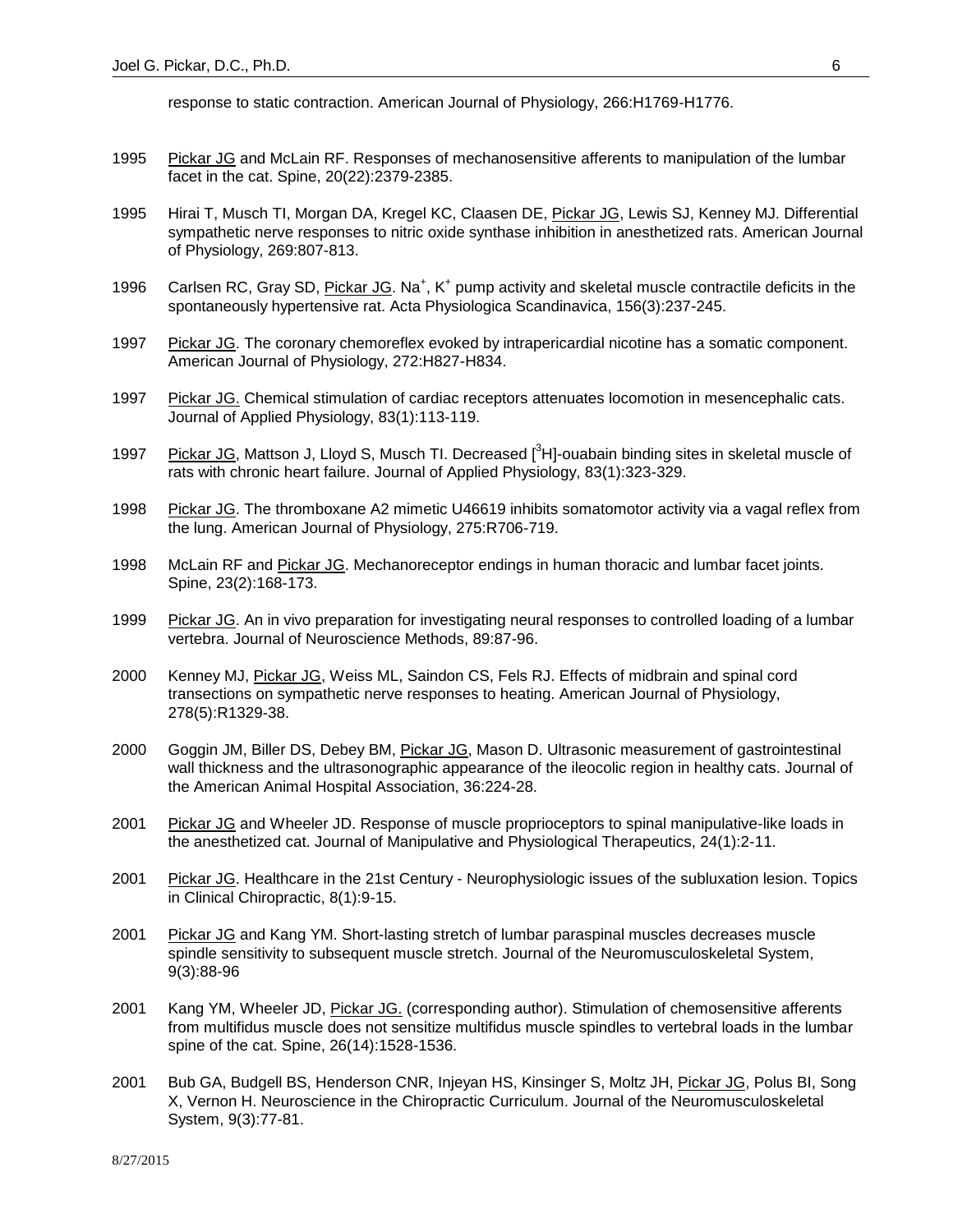- 2002 Pickar JG. Neurophysiological effects of spinal manipulation. The Spine Journal, 2:357-371.
- 2002 Kang Y-M, Choi WS, Pickar JG (corresponding author). Electrophysiological evidence for an intersegmental reflex pathway in lumbar paraspinal tissues. Spine, 27(3):E56-E63.
- 2002 Musch TI, Wolfram S, Hageman KS, Pickar JG. Skeletal muscle ouabain binding sites are reduced in rates with chronic heart failure. Journal of Applied Physiology, 92(6):2326-34.
- 2002 Kaufman MP, Hayes SG, Adreani CM, Pickar JG. Discharge properties of group III and IV muscle afferents. Advances in Experimental Medicine and Biology, 508:25-32.
- 2003 Kang YM, Kenney MJ, Spratt KF, Pickar JG (corresponding author). Somatosympathetic reflexes from the low back in the anesthetized cat. Journal of Neurophysiology, 90:2548-2559.
- 2005 DeVocht JW, Pickar JG, Wilder DG. Spinal manipulation alters EMG activity of paraspinal muscles a descriptive study. Journal of Manipulative and Physiological Therapeutics, 28(7):465-471.
- 2005 Sung PS, Kang YM, Pickar JG (corresponding author). Effect of spinal manipulation duration on low threshold mechanoreceptors in lumbar paraspinal muscles: a preliminary report. Spine, 30(1):115- 122.
- 2005 Ge W, Long CR, Pickar JG (corresponding author). Vertebral position alters paraspinal muscle spindle responsiveness in the feline spine: effect of positioning duration. Journal of Physiology, 569(Pt 2):655-65.
- 2006 Pickar JG, Kang YM. 3<sup>rd</sup> Prize Winner: Paraspinal muscle spindle responses to the duration of a spinal manipulation under force control. Journal of Manipulative and Physiological Therapeutics, 29(1):22-31.
- 2006 Owens EF Jr, Henderson CN, Gudavalli MR, Pickar JG (corresponding author). Head repositioning errors in normal student volunteers: a possible tool to assess the neck's neuromuscular system. Chiropractic & Osteopathy, 14:5.
- 2006 Cramer G, Budgell B, Henderson C, Khalsa P, Pickar JG. Basic Science Research Related to Chiropractic Spinal Adjusting: The State of the Art and Recommendations Revisited. Journal of Manipulative and Physiological Therapeutics, 29(9):726-61.
- 2007 Pickar JG, Sung PS, Kang Y-M, Ge W. Response of lumbar paraspinal muscles spindles is greater to spinal manipulative loading compared with slower loading under length control. The Spine Journal 7(5):583-95.
- 2007 Goldenberg LR, Owens EF, Pickar JG. Recruitment of research volunteers: methods, interest and incentives. Journal of Chiropractic Education, 21(1):28-31.
- 2007 Wiese, GC, Percuoco, RE, Pickar, JG, Duray, SM, Faruqui, SR, Schmiedel, GO, McLean, ID. Development of an evidence-based application and rubric for evaluating applicants' qualifications for promotion to professor. Journal of Manipulative and Physiological Therapeutics, 30(7):527-535.
- 2007 Ianuzzi A, Pickar JG, Khalsa PS. Determination of torque-limits for human and cat lumbar spine specimens during displacement-controlled physiological motions. The Spine Journal, 9(1):77-86.
- 2008 Ge W, Pickar JG (corresponding author). Time course for the development of muscle history in lumbar paraspinal muscle spindles arising from changes in vertebral position. The Spine Journal, 8(2):320-8.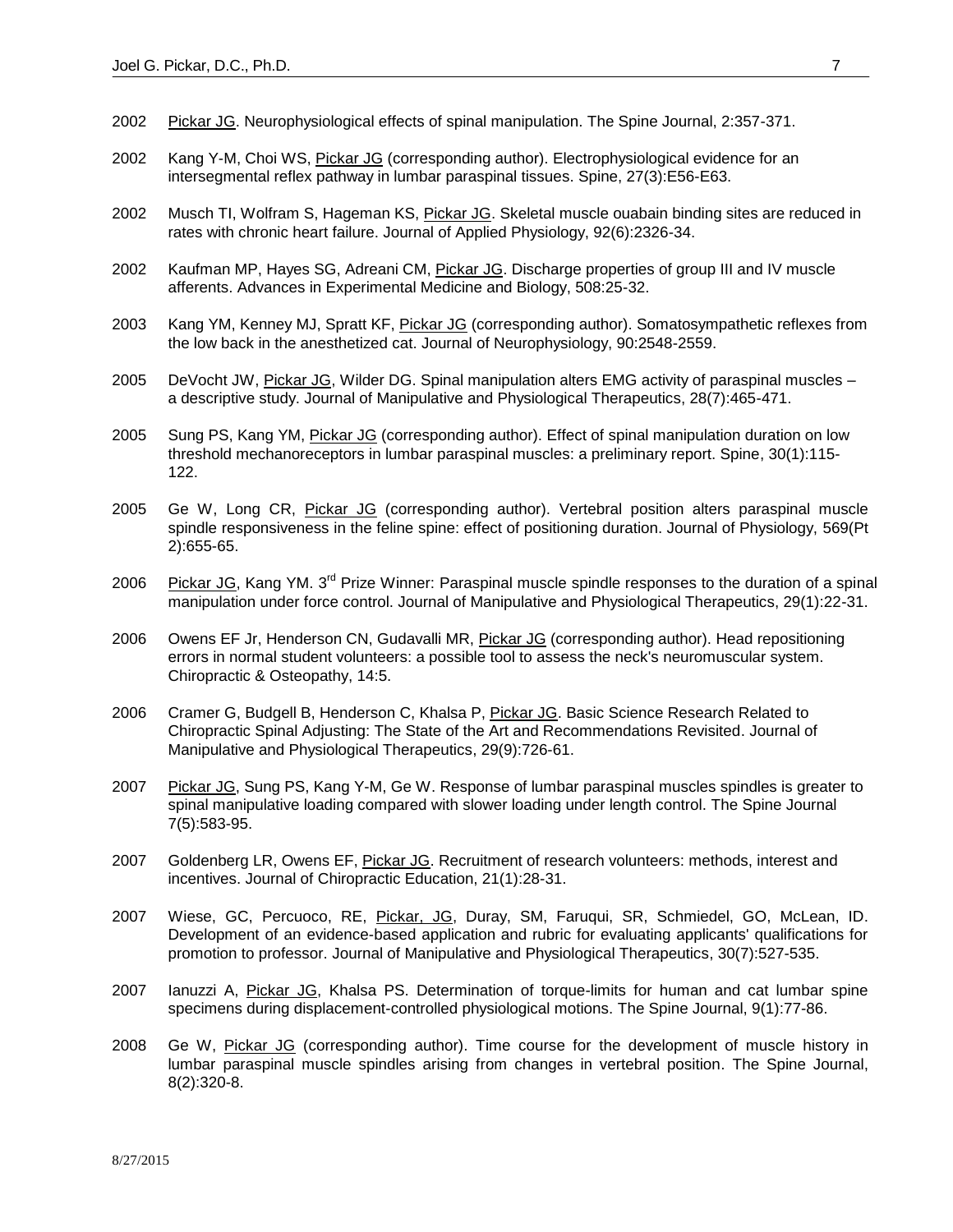- 2008 Guo Y Yao FR, Cao DY, Pickar JG, Zhang Q, Wang HS Zhao Y. Somatostatin inhibits activation of dorsal cutaneous primary 3 afferents induced by antidromic stimulation of primary 4 afferents from an adjacent thoracic segment in the rat. Brain Research 1229:61-71.
- 2009 Cao DY, Pickar, JG (corresponding author), Ge W, Ianuzzi A, Khalsa PS. Position sensitivity of feline paraspinal muscle spindles to vertebral movement in the lumbar spine. Journal of Neurophysiology 101(4):1722-9.
- 2009 Cao DY and Pickar JG (corresponding author). Thoracolumbar fascia does not influence sensory signaling from lumbar paraspinal muscle spindles: a neurophysiological study in the cat. Journal of Anatomy, 215(4):417-24.
- 2009 Cao DY, Khalsa PS, Pickar JG (corresponding author). Dynamic responsiveness of lumbar paraspinal muscle spindles during vertebral movement in the cat. Experimental Brain Research, 197(4):369-77.
- 2009 Wang J, Guo Y, Cao DY, Luo R, Ma SJ, Wang HS, Pickar JG, Zhao Y. Tonic inhibition of somatostatin on C and Aδ afferent fibers in rat dorsal skin in vivo. Brain Research, 1288:50-9.
- 2010 Ianuzzi A, Pickar JG, Khalsa PS, Validation of the cat as a model for the human lumbar spine during simulated high-velocity, low-amplitude spinal manipulation. Journal of Biomechanical Engineering, 132(7):071008.
- 2010 Vaillant M, Pickar JG, Kawchuk GN. Performance and reliability of a variable rate, force/displacement application system. Journal of Manipulative and Physiological Therapeutics, 33(8):585-593.
- 2010 Luo R, Guo Y, Cao DY, Pickar JG, Li L, Wang J, Zhao Y. Local effects of octreotide on glutamateevoked activation of Aδ and C afferent fibers in rat hairy skin. Brain Research, 1322:50-58.
- 2011 Cao DY, Pickar JG (corresponding author). Lengthening but not shortening history of paraspinal muscle spindles in the low back alters their dynamic sensitivity. Journal of Neurophysiology, 105(1):434-441.
- 2011 Ianuzzi A, Pickar JG, Khalsa PS. Relationships between joint motion and facet joint capsule strain during cat and human lumbar spinal motions. Journal of Manipulative and Physiological Therapeutics, (7):420-31.
- 2011 Ge W, Cao DY, Long CR, Pickar JG (corresponding author). Plane of vertebral movement eliciting muscle lengthening history in the low back influences the decrease in muscle spindle responsiveness of the cat. Journal of Applied Physiology, 111(6):1735-43.
- 2011 Wang J, Cao DY, Guo Y, Ma SJ, Luo R, Pickar JG, Zhao Y. Inhibition of octreotide on the capsaicininduced activation of C and Aδ afferent fibers in rat hairy skin in vivo. Clinical and Experimental Pharmacology and Physiology, 38(8):521-527.
- 2011 Hubbard T, Pickar JG, Lawrence DJ. Radiograph measured distance between the atlas vertebra's transverse process and the mastoid process: implications for palpation and chiropractic technique. Journal of Manipulative and Physiological Therapeutics, 35(6):477-485.
- 2012 Pickar JG and Bolton PS. Spinal manipulative therapy and somatosensory activation.Journal of Electromyography and Kinesiology, 22(5):785-794.
- 2012 Colloca CJ, Pickar JG, Slosberg M. Special focus on spinal manipulation. Journal of Electromyography and Kinesiology, 22(5):629-31.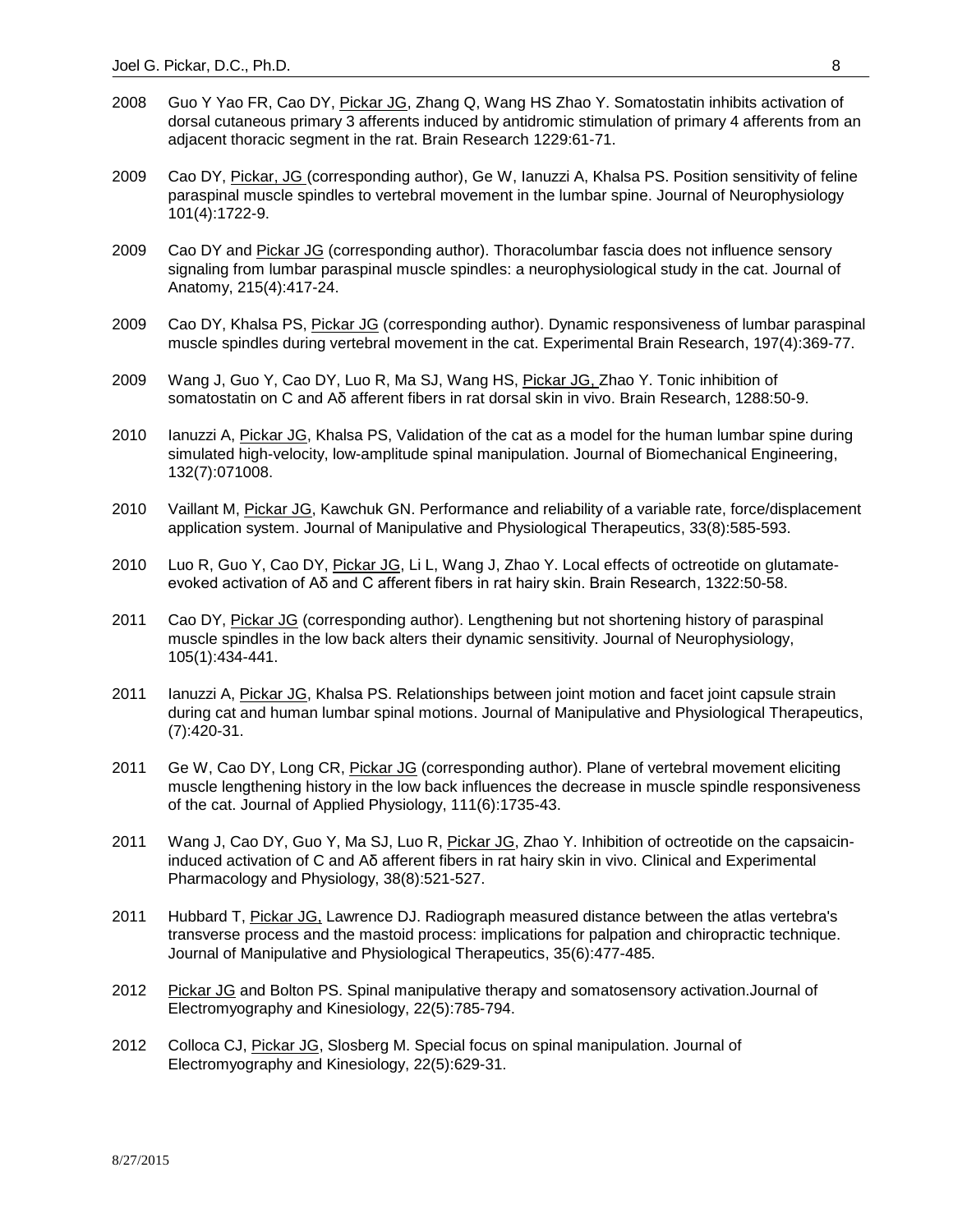- 2012 Ge W and Pickar JG (corresponding author). The decreased responsiveness of lumbar muscle spindles to a prior history of spinal muscle lengthening is graded with the magnitude of change in vertebral position. Journal of Electromyography and Kinesiology, 22(6):814-820.
- 2013 Vaillant M, Edgecombe T, Long C, Pickar JG, Kawchuk GN. The effect of duration and amplitude of spinal manipulative therapy on the spinal stiffness. Manual Therapy, 17(6):577-583.
- 2013 Reed WR, Cao DY, Long CR, Kawchuk GN, Pickar JG (corresponding author). Relationship between biomechanical characteristics of spinal manipulation and neural responses in an animal model: effect of linear control of thrust displacement versus force, thrust amplitude, thrust duration, and thrust rate. Evidence Based Complementary and Alternative Medicine, E pub 2013 Jan 20, doi: 10.1155/2013/492039.
- 2013 Cao DY, Reed WR, Long CR, Kawchuk GN, Pickar JG (corresponding author). Effects of thrust amplitude and duration of high-velocity, low-amplitude spinal manipulation on lumbar muscle spindle responses to vertebral position and movement. Journal of Manipulative and Physiological Therapeutics, 36(2):68-77.
- 2013 Reed WR, Cao DY, Ge W, *Pickar JG*. Using vertebral movement and intact paraspinal muscles to determine the distribution of intrafusal fiber innervation of muscle spindle afferents in the anesthesized cat. Experimental Brain Research, 225(2):205-215.
- 2013 Edgecombe TL, Kawchuk GN, Long, CR, Pickar JG. The effect of application site of spinal manipulative therapy (SMT) on spinal stiffness. The Spine Journal, Oct 16, [Epub ahead of print] doi: 10.1016/j.spinee.2013.07.480.
- 2013 Reed WR, Long CR, Pickar JG. Effects of unilateral facet fixation and facetectomy on muscle spindle responsiveness during simulated spinal manipulation in an animal model. Journal of Manipulative and Physiological Therapeutics, 36(9):585-94.
- 2014 Reed WR, Long CR, Kawchuk GN, Pickar JG (corresponding author). Neural responses to the mechanical parameters of a high-velocity, low-amplitude spinal manipulation: effect of preload parameters. Journal of Manipulative and Physiological Therapeutics, 37(2):68-78.
- 2014 Cao DY, Pickar JG (corresponding author). Effect of spinal manipulation on the development of history-dependent responsiveness of lumbar paraspinal muscle spindles in the cat. Journal of the Canadian Chiropractic Association, 58(2):149-159.
- 2014 Reed WR, Pickar JG, Long CR. Effect of changing lumbar stiffness by single facet joint dysfunction on the responsiveness of lumbar muscle spindles to vertebral movement. Journal of the Canadian Chiropractic Association, 58(2):160-169.
- 2014 Reed WR, Pickar JG, Sozio RS, Long CR. Effect of spinal manipulation thrust magnitude on trunk mechanical activation thresholds of lateral thalamic neurons. Journal of Manipulative and Physiological Therapeutics, 37(5):277-286.
- 2014 Reed WR, Sozio R, Pickar JG, Onifer SM. Effect of spinal manipulation thrust duration on trunk mechanical activation thresholds of nociceptive-specific lateral thalamic neurons. Journal of Manipulative and Physiological Therapeutics, 37(8):552-560.
- 2015 Reed WR, Long, CR, Kawchuk, GN, Pickar JG (corresponding author). Neural responses to the mechanical parameters of a high velocity, low amplitude spinal manipulation: effect of specific contact site. Manual Therapy Mar 27. pii: S1356-689X(15)00061-2. doi: 10.1016/j.math.2015.03.008.
- 2015 Reed WR, Pickar JG. Paraspinal muscle spindle response to intervertebral fixation and segmental thrust level during spinal manipulation in an animal model. Spine Apr 8. [Epub ahead of print].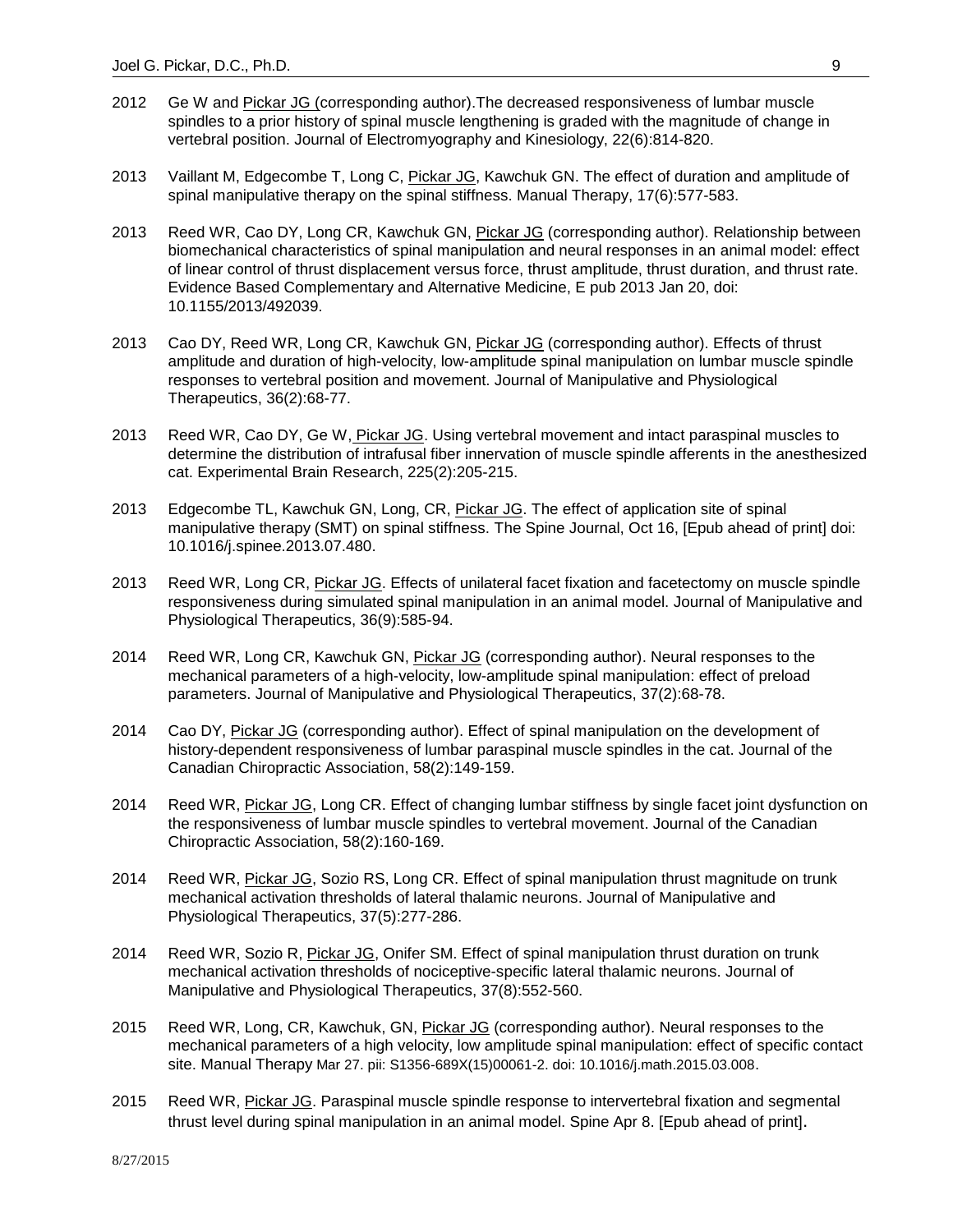- 2015 Reed WR, Liebschner MAK, Sozio RS, Pickar JG, Gudavalli MR. Neural response during a mechanically assisted spinal manipulation in an animal model: a pilot study. Journal of Novel Physiotherapy and Physical Rehabilitation, 2(3):121-128.
- 2015 Hubbard T, Lawrence D, Duray S, Pickar JG. Reliability of the Blair Upper Cervical Radiographic Analysis for the Base Posterior View: A Feasibility Study. Chiropractic & Manual Therapies (in review).

## **INVITED COMMENTARY**

2009 Meeusen R, Nakamura FY, Perandini LA, Proske U, Nybo L, Scano GL, Williamson JW, Pickar JG, Eston R, Haas F, Smith SA. Commentaries on Viewpoint: Perception of effort during exercise is independent of afferent feedback from skeletal muscles, heart, and lungs. Journal of Applied Physiology 106(6):2063-6.

#### **BOOK CHAPTERS (9 total)**

- 1993 Kaufman, MP, Hill, JM, Pickar, JG , Rotto, DM. Responses of Group III and IV muscle afferents to mechanical and metabolic stimuli likely to occur during exercise. In: Speck, DF, Frazier, DT, Dekin, MS, Revelette, WR. (eds). Modulation of Respiratory Pattern: Peripheral and Central Mechanisms. The University of Kentucky Press:Lexington. pp.120-124.
- 2003 Leach, R and Pickar, JG. Segmental dysfunction: Joint and muscle pathology and facilitation. In: Leach,R. (ed). The Chiropractic Theories, 4th ed. Lippincott, Williams and Wilkins:PA,. Chapter 9, pp.137-234.
- 2004 Pickar JG. Sensory Innervation of the Spine. In: Haldeman, S., Meeker,W., Budgell,B., Nilsson, N., Hooper, P. and Triano, J. (eds.). Principles and Practice of Chiropractic, 3rd ed. McGraw-Hill Co.:NY. Part II, Ch 12, pp.225-247.
- 2006 Pickar JG. Research on Spinal Physiology. In: Rakel D, Faass N, (eds). Complementary Medicine in Clinical Practice. Sudbury, MA: Jones and Bartlett Pub:MA, Chapter 51, pp.373-381.
- 2008 Pickar JG. Chiropractic science: Toward understanding spinal manipulation, In: Fuhr, A. (ed.). The Activator Method, 2<sup>nd</sup> ed. Mosby, Elsevier:MO, Section I, Chapter 2, pp.26-33.
- 2008 Cao DY, Zhao Y, Guo, Y. Pickar JG. Glutamate receptors involved in the interaction between peripheral nerve terminals. In: Paley, B.F., Warfield, T.E. (ed). Amino Acid Receptor Research, Nova Science Pub., Inc :NY, Chapter 11, pp.307-327
- 2010 Pickar JG, Kenney MJ, Henderson CNR, Gudavalli, MR. Somatosympathetic Reflex Mechanisms. In: King, H.H, Jänig, W. and Patterson, M.M. (eds.).The Science and Clinical Application of Manual Therapy. Elsevier:Amsterdam, Chapter 3. pp.55-69.
- 2013 Pickar JG. Proprioceptive contributions from paraspinal muscle spindles to the relationship between control of the trunk and back pain. In: Hodges PW, Cholewick J, Van Dieen H. Spinal Control, 1st ed. The Rehabilitation of Back Pain, Churchill Livingstone, Chapter 13.
- 2013 Brumagne S, Dolan P, Pickar JG. What is the relation between proprioception and low back pain? (Summary chapter 4). In: Hodges PW, Cholewicki J, Van Dieen JH. Spinal Control, 1st ed. The Rehabilitation of Back Pain, Churchill Livingstone, Chapter 19.

## **ABSTRACTS**

1984 Pickar JG. The nerve supply of vertebral joints. Proceedings Conference on Current Topics in Chiropractic: Reviews of the Literature. Coyle, B.A., ed. May 19-20, Palmer College of Chiropractic-West, Sunnyvale, CA.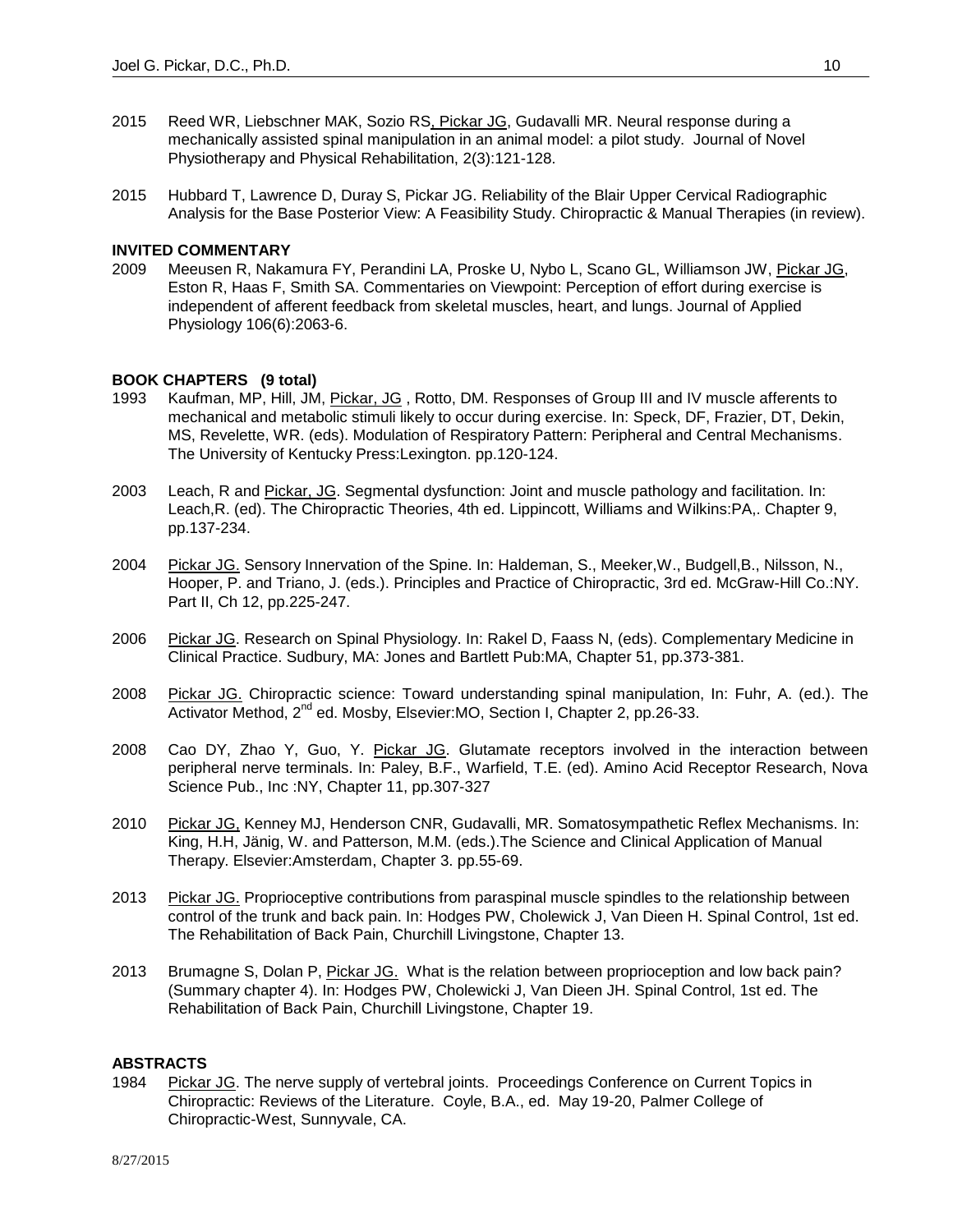- 1988 Pickar J, Wildman M, Klein HW, Carlsen, R.C. Comparison of the sciatic function index (SFI) and functional recovery of denervated muscle following nerve transection. 33rd Annual Meeting Plastic Surgery Research Council, pp. 203-205.
- 1988 Pickar JG, Carlsen RC, Gray SD. Ipha adrenergic receptors in soleus muscles from SHR may stimulate Ca++-activated K+ channels. FASEB Journal, 2:A968.
- 1989 Pickar . and Carlsen R. The effect of aging on motor function in previously denervated muscles. Proceedings of the 1989 Conference on Spinal Manipulation. pp.92-96. Foundation for Chiropractic Education and Research: VA.
- 1989 Pickar JG, Carlsen RC, Gray SD. Impaired Na+ pump capacity and upregulation of pump number in skeletal muscles from spontaneously hypertensive rats (SHR). Society for Neuroscience Abstracts, 15:520.
- 1991 Hil, JM, Pickar JG, Parrish MD, Kaufman MP. Effect of hypoxia on the discharge of group III and IV muscle afferents. FASEB Journal 5:A384.
- 1992 Pickar JG, Hil, JM, Kaufman MP. Vagal afferent stimulation inhibits exercise in mesencephalic cats. FASEB Journal 6:A1168.
- 1992 Hill JM, Pickar JG, Kaufman MP. Attenuation of reflex pressor and ventilatory responses to static contraction by a selective NK-1 receptor antagonist. FASEB Journal 6:A1168.
- 1992 Sinoway LI, Hil, JM, Pickar JG, Kaufma, MP. Effects of contraction and lactic acid on the discharge of group III muscle afferents in cats. FASEB Journal 6:A1168.
- 1992 Pickar JG, Hill JM, Kaufman MP. Responses of group III muscle afferents to dynamic exercise. The Physiologist 35(4):239.
- 1993 Pickar JG, Hil, JM, Kaufman MP. Locomotion stimulates group III muscle afferents. The Physiologist 36(4):A-21.
- 1994 Pickar JG, McLain RF. Facet joint mechanoreceptors: directional sensitivity in cat lumbar facets. Orthopedic Research Society, New Orleans, LA.
- 1996 Pickar JG Cardiac receptors attenuate exercise in mesencephalic cats. FASEB Journal, 10(3):A676.
- 1996 Pickar .G. and McLain, R.F. Group III and IV afferents in the lumbar spine respond to facet joint movement. National Workshop to Develop the Chiropractic Research Agenda. U.S. Health Resources and Services Administration. Contract #240-95-0036, July 12-14, Washington, D.C.
- 1996 Pickar JG. Cardiac vagal afferents depress the knee jerk reflex. Society for Neuroscience Abstracts 22(3):1800.
- 1997 Picka, JG. and Stephens LL. A thromboxane A2 mimetic, u46,619, inhibits the knee jerk reflex via a vagal reflex from the lung. Society for Neuroscience Abstracts 23(1):1004.
- 1997 Pickar JG. An experimental preparation for investigating neural responses to facet joint movement. National Workshop to Develop the Chiropractic Research Agenda II. U.S. Health Resources and Services Administration. June 19-22, Alexandria, VA
- 1998 Pickar JG and Stephens LL. GABA-A receptors in the spinal cord contribute to the J reflex. Society for Neuroscience Abstracts 23(1):1004.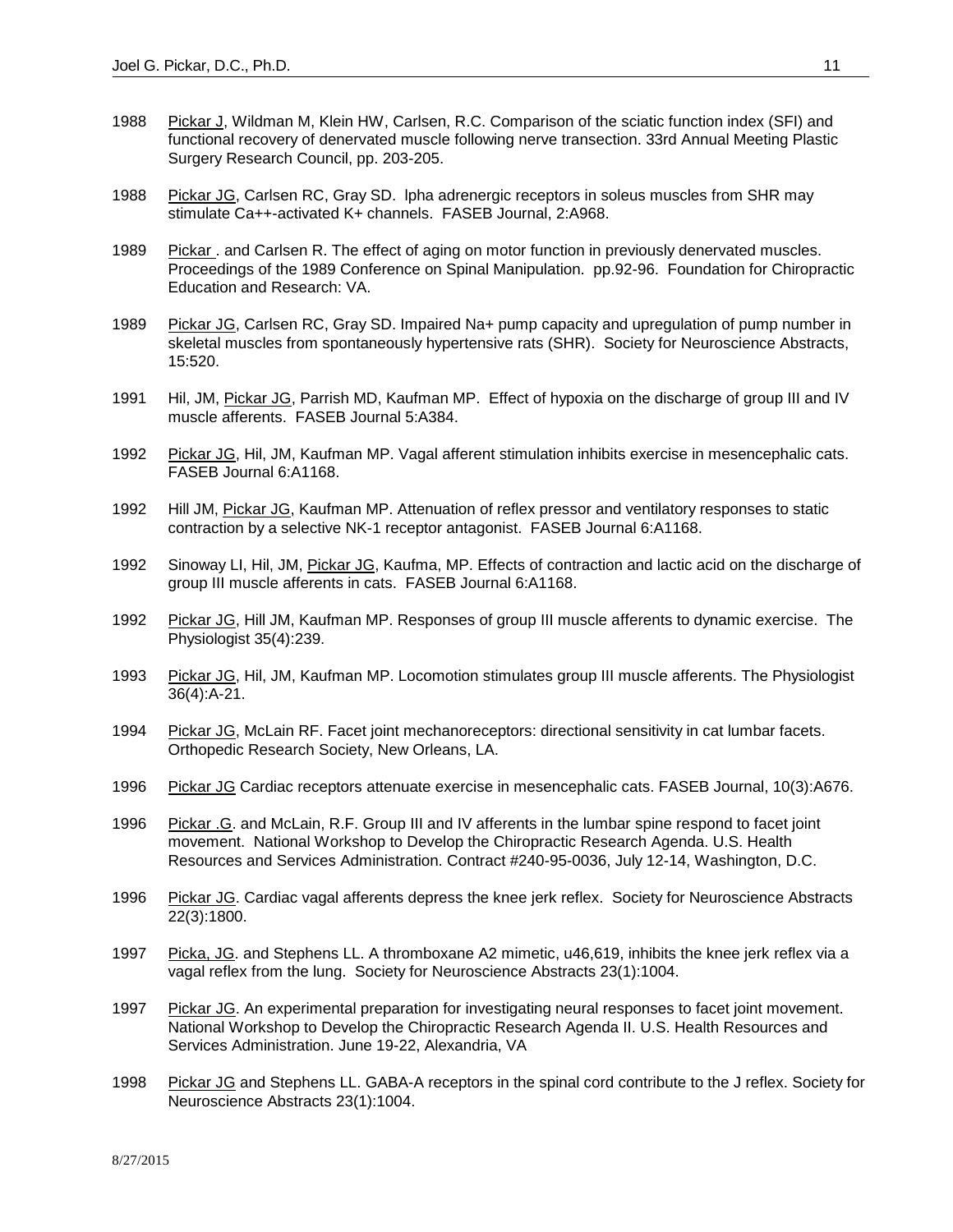- 1998 Meeker W, Hawk C, Long C, Pope M, **Pickar J, Bronfort G, Hondras M, Adam, A**, Nyiendo J. Establishing the consortial center for chiropractic research. International Conference on Spinal Manipulation. Vancouver, Canada, July 16-18.
- 1999 Kenney MJ, Fels RJ, Picka, JG, Weiss ML, Classsen DE. Effects of midbrain and spinal cord transection on sympathetic nerve responses to hyperthermia. Experimental Biology, 13(4):A451.
- 1999 Kang YM, Wheeler JD, Pickar JG. Effects of bradykinin and capsaicin on responses of muscle spindle afferents to vertebral loads in the cat. Society for Neuroscience Abstracts 25(1):122.
- 1999 Wheeler JD and Pickar JG. The effects of spinal manipulation on the discharge of muscle spindle afferents National Workshop to Develop the Chiropractic Research Agenda IV. U.S. Health Resources and Services Administration. July 23-25, Chicago, IL.
- 2000 Wheeler JD and Pickar JG. The effects of spinal manipulative-like loads on the discharge of paraspinal muscle proprioceptors in anesthetized cats. Foundation for Chiropractic Education and Research, 2000 International Conference on Spinal Manipulation. Sept 21-23, Bloomington, MN
- 2000 Kang YM, Choi WS, Pickar JG. Electrophysiological evidence for a paraspinal intersegmental reflex in the lumbar vertebral column. Society for Neuroscience Abstracts 26(1):1143.
- 2001 Pickar JG and Kang YM, Kenney MJ. Sensory input from lumbar paraspinal tissues reflexly increases sympathetic nerve activity to spleen & kidney. Alternative Therapies in Health and Medicine, 7(3):S27-S28.
- 2001 Pickar J.G, Kang YM, Cobb T, Kenney M.J. Mustard oil injected into lumbar multifidus muscle increases sympathetic nerve activity to spleen and kidney via a suprasegmental reflex. Society for Neuroscience Abstracts, Vol. 27, Program No. 818.9.
- 2001 Meeker W, Haw, C, Long C, Bronfor, G, Cramer G, Pickar J, Adams A. Hondras M, Haas M. Multidisciplinary collaboration and scientific integration: Role and progress of the Consortial Center for Chiropractic Research. 129th Annual Meeting of APHA.
- 2002 Pickar JG, Kang YM, Kenney MJ. Inflammation of lumber multifidus muscle reflexively increases sympathetic nerve activity to spleen and kidney. Joint Proceedings of the Association of Chiropractic Colleges and National Workshop to Develop the Chiropractic Research Agenda VII (ACC/RAC VII), New Orleans, March 13-16, Journal of Chiropractic Education 16(1):44-45.
- 2002 Pickar JG and Kang YM. Proprioceptive errors from lumbar paraspinal muscle spindles induced by short-term changes in lumbar vertebral position in the anesthetized cat. The International Society for the Study of the Lumbar Spine, Cleveland, OH, USA, May 14-18.
- 2002 Pickar .G. and Kang YM. Proprioceptive errors from lumbar paraspinal muscle spindles might they be a component of the chiropractic subluxation? Proceedings of the 2002 International Conference on Spinal Manipulation, Toronto, CA, October 4-5, pg 72-73.
- 2003 DeVocht, JW, Pickar JG, Wilder DG. Reduction of elevated paraspinal EMG activity following spinal manipulation. World Federation of Chiropractic 7th Biennial Conference, Orlando, FL, May 1-3, p.223-225.
- 2003 Pickar JG, Kang YM, Kenney MJ, Spratt KF. Muscle inflammation and vertebral loading in the low back reflexively increases autonomic activity in the anesthetized cat. The International Society for the Study of the Lumbar Spine, Vancouver, Canada, May 13-17.
- 2003 DeVocht JW, Pickar JG, Wilder DG. Effect of spinal manipulation on paraspinal muscle activity. The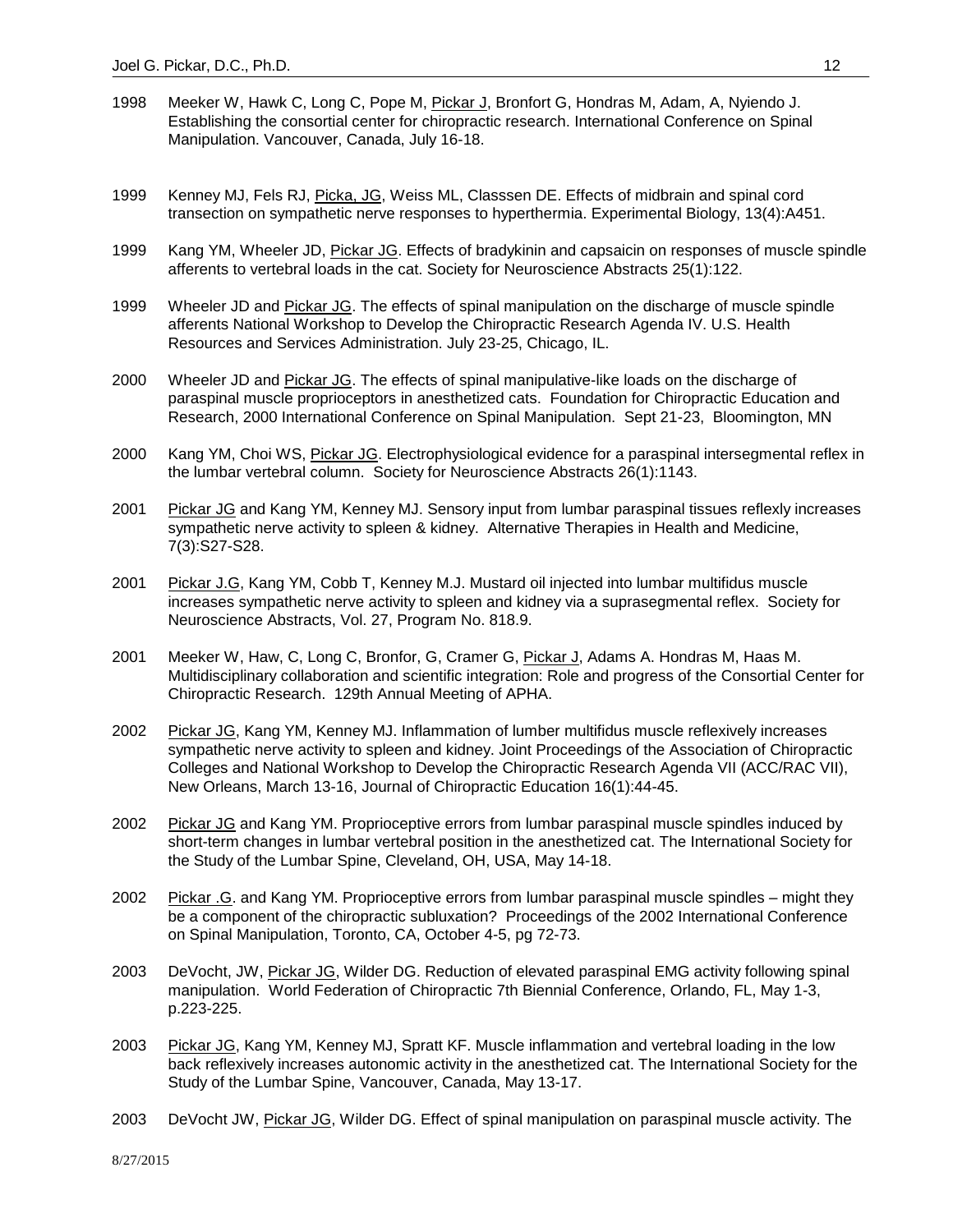International Society for the Study of the Lumbar Spine, Vancouver, Canada, May 13-17.

- 2004 Pickar JG, Sung PS, Kang YM. The effect of a spinal manipulation's impulse speed on low threshold mechanoreceptors in lumbar paraspinal muscles. Association of Chiropractic Colleges Educational Conference XI /Research Agenda Conference IX Las Vegas, Nevada ~ March 11 – 13, 2004, Journal of Chiropractic Education 18(1):25-26.
- 2004 Ge W, Cobb T, Pickar JG. Changes in lumbar paraspinal muscle spindle response due to the history of vertebral position. Society for Neuroscience, Presentation Number 672.13.
- 2004 Pickar JG, Kang YM, Cobb T. Discharge of paraspinal muscle spindles to impulse loading of a spinal manipulation. Society for Neuroscience, Presentation Number 672.18.
- 2005 Ge W and Pickar JG. Static vertebral position alters lumbar paraspinal muscle spindle sensitivity. Association of Chiropractic Colleges Educational Conference X /Research Agenda Conference X. In: The Journal of Chiropractic Education, 9(1):9.
- 2005 Pickar JG. and Kang YM. Paraspinal muscle spindle responses to the duration of a spinal manipulation under force control. Congress Proceedings of the World Federation of Chiropractic's  $8<sup>th</sup>$ biennial Congress. June 16-18, 2005, Sydney, Australia, p183-184.
- 2005 Ge W and Pickar JG. Change of paraspinal muscle spindle resting discharge evoked by mechanical vibration. 27th Annual International Conference of the IEEE Engineering in Medicine and Biology Society, Sept 1 – 4, Shanghai, China.
- 2005 G, W, Cobb T, Pickar JG. Small changes in lumbar vertebral position alter paraspinal muscle spindle responsiveness. Society for Neuroscience*.* November 12-16, Washington, DC. Program No. 869.1. 2005 Abstract Viewer/Itinerary Planner
- 2005 Ianuzzi A, Pickar JG, Khalsa PS. Torque limits of feline lumbar spine specimens during displacementcontrolled physiological motions. Biomedical Engineering Society Annual Meeting, Sept 28-Oct 1, Baltimore, MD.
- 2006 Pickar JG and Ge W. Short-lasting changes in vertebral position alter lumbar paraspinal muscle spindle sensitivity. Association of Chiropractic Colleges Educational Conference /Research Agenda Conference (AXCC/RAC), March 16-18, Washington DC.
- 2006 Pickar JG and Ge W. Classification of muscle spindles in the lumbar spine of the anesthetized cat. Society for Neuroscience*.* November 14-18, Atlanta, GA. Program No. 650.3. 2006 Abstract Viewer/Itinerary Planner.
- 2006 Cao DY, Pickar JG, Ge W, Ianuzzi A, Khalsa, PS. Changes in lumbar facet joint capsule strain and paraspinal muscle spindle discharge during vertebral movement in the anesthetized cat. Society for Neuroscience*.* November 14-18, Atlanta, GA. Program No. 650.1. 2006 Abstract Viewer/Itinerary Planner
- 2006 Ge W, Cao D, Pickar JG. Very small changes in vertebral position evoke muscle history dependent changes in paraspinal muscle spindle discharge. Society for Neuroscience*.* November 14-18, Atlanta, GA. Program No. 650.2. 2006 Abstract Viewer/Itinerary Planner.
- 2006 Owens EF Jr, Henderson CN, Gudavalli MR, Pickar JG. Head repositioning errors in normal student volunteers: a possible tool to assess the neuromuscular system of the neck. Association of Chiropractic Colleges Educational Conference /Research Agenda Conference (ACC/RAC), March 16-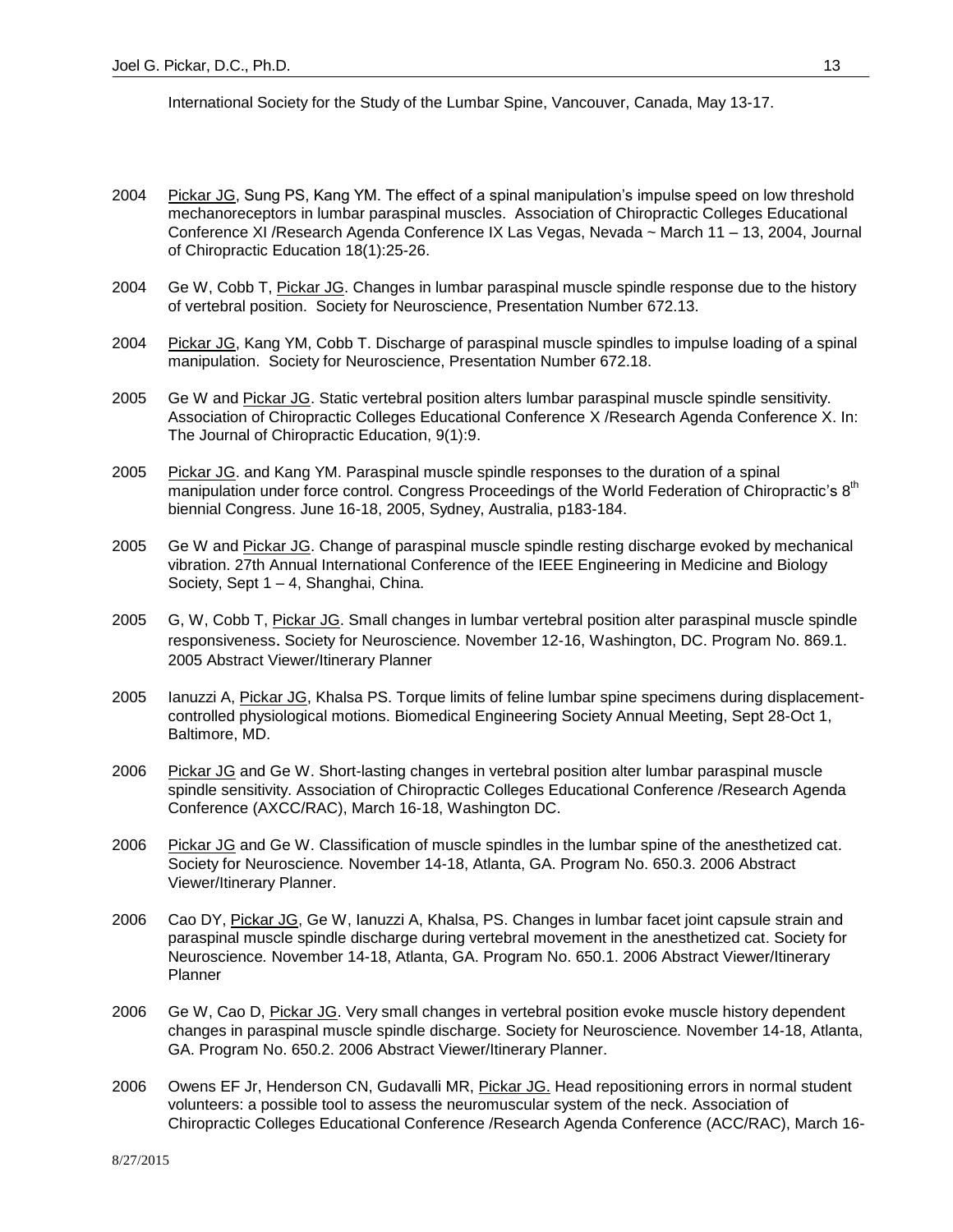18, Washington DC.

- 2007 Ge W and Pickar JG. Directional effect of vertebral position on muscle spindle responsiveness at  $L_{6-7}$ segments. Association of Chiropractic Colleges Educational Conference /Research Agenda Conference (ACC/RAC), March 15-17, Phoenix, AZ.
- 2007 Cao DY, Pickar JG, Ge W., Ianuzzi A, Khalsa PS. Relationship between lumbar facet joint capsule strain and paraspinal muscle spindle discharge during vertebral movement. Association of Chiropractic Colleges Educational Conference /Research Agenda Conference (ACC/RAC), March 15- 17, Phoenix, AZ.
- 2007 Wiese G, Percuoco RE, Duray SM, Faruqui SR, McLean .D, Pickar JG, Schmiedel GO. Striving for Transparency: Development of an Evidence-Based Application and Rubric used for Evaluating Applicants' Qualifications for Promotion to Professor . Association of Chiropractic Colleges Educational Conference /Research Agenda Conference (ACC/RAC), March 15-17, Phoenix, AZ.
- 2007 Pickar JG, Cao DY, Ge W, Ianuzz, A, Khalsa PS. Sensitivity of paraspinal muscle spindles to intervertebral position in the cat lumbar spine. Society for Neuroscience*.* November 3-7, San Diego, CA. Program No. 410.9 Abstract Viewer/Itinerary Planner.
- 2007 Cao DY, *Pickar JG*, Ge W, lanuzzi A, Khalsa PS. Sensitivity of paraspinal muscle spindles to the velocity of intervertebral movement in the cat lumbar spine. Society for Neuroscience*.* November 3-7, San Diego, CA. Program No. 41010 Abstract Viewer/Itinerary Planner,
- 2007 Ge W, Cao DY, Pickar JG. Resting discharge of paraspinal muscle spindles is stable under deep anesthesia using sodium pentobarbital. Society for Neuroscience*.* November 3-7, San Diego, CA. Program No. 727.14 Abstract Viewer/Itinerary Planner.
- 2007 Ianuzzi A, Pickar JG, Khalsa PS. Validation of the Cat as a Biomechanical Model of the Human Lumbar Spine," Poster No. 1073, 53<sup>rd</sup> Annual Meeting of the Orthopaedic Research Society, San Diego, CA, February 11–14.
- 2008 Pickar JG, Cao DY, Ge W. The responsiveness of lumbar paraspinal muscle spindles is affected by the history of vertebral position along 3 orthogonal axes of vertebral motion. Society for Neuroscience*.* November 15-19, Washington, DC Program No. 181.11 Abstract Viewer/Itinerary Planner.
- 2008 Cao DY and Pickar JG. Removing lumbodorsal fascia does not affect the development of muscle history-dependent responsiveness in lumbar paraspinal muscle spindles. Society for Neuroscience*.* November 15-19, Washington, DC Program No. 181.10 Abstract Viewer/Itinerary Planner.
- 2009 Cao DY and Pickar JG. Lumbodorsal fascia does not affect passive signaling properties of lumbar paraspinal muscle spindles. 2nd International Fascia Research Congress. Amsterdam, The Netherlands, October 27-30. Fascia Research II, Hujing, P.A., Hollander, P., Findley, T.W., and Schleip., R. (eds). Abstract # 7.2.2, p 247.
- 2009 Cao DY and Pickar JG. The effect of spinal manipulative thrusts on the development of muscle history-dependent responsiveness of lumbar paraspinal muscle spindles. North American Research Conference on Complementary and Integrative Medicine, May 12-15, Minneapolis, MN, Alternative Therapies. 15(3),S81, #2869.
- 2009 Reed WR, Cao DY, Pickar JG. An in vivo spinal joint hypo- and hypermobility model for investigating paraspinal afferent feedback. Society for Neuroscience. Oct 17-21, Chicago, Il Program No. 80.3 Abstract Viewer/Itinerary Planner.
- 2009 Cao DY and Pickar JG. The effect of the velocity of vertebral actuation in muscle history protocols on sensory signaling from lumbar paraspinal muscle spindles. Society for Neuroscience. Oct 17-21,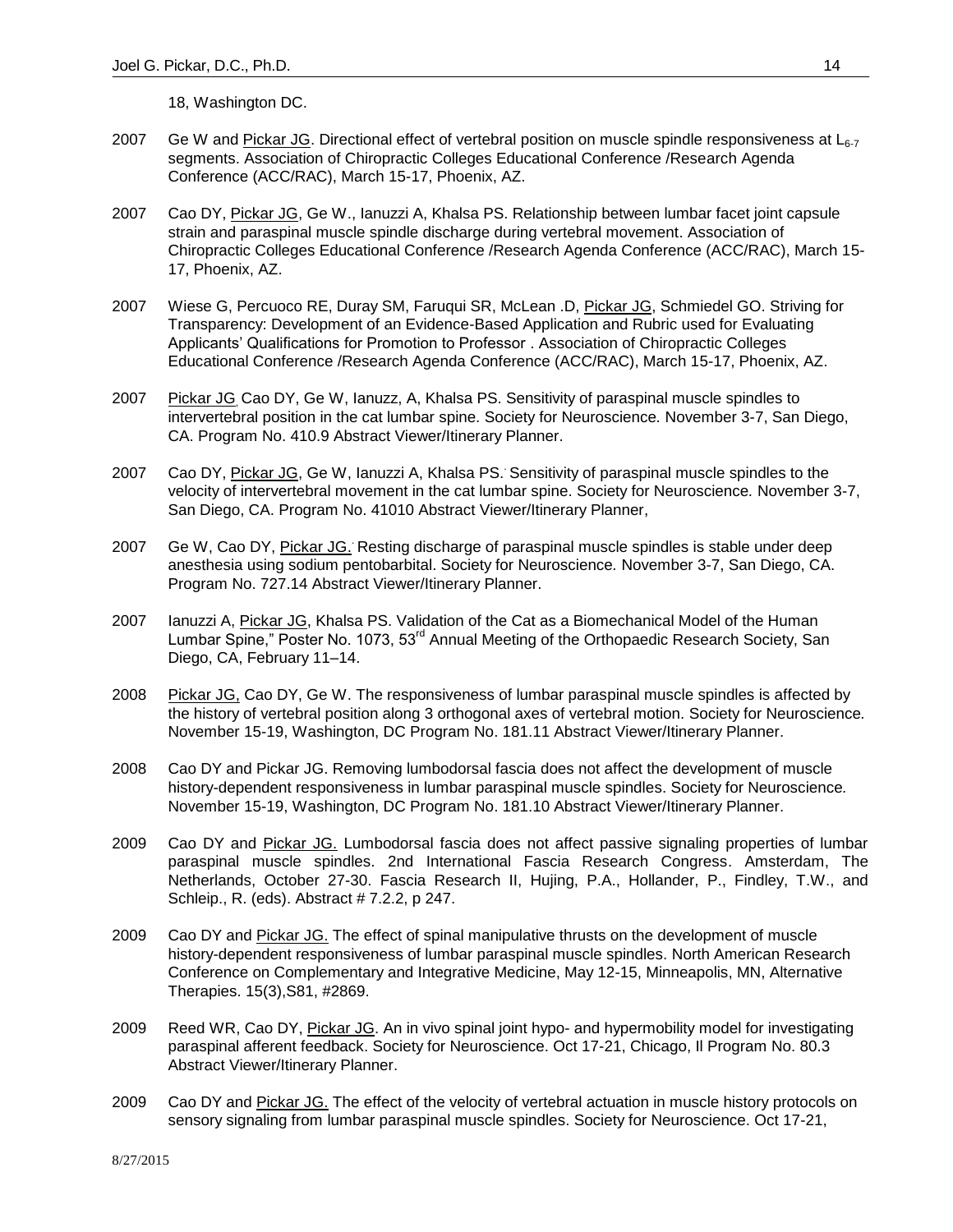Chicago, Il. Program No. 80.4 Abstract Viewer/Itinerary Planner.

- 2010 Reed WR, Cao DY, Kawchuk GN, Pickar JG. Effects of manipulation's mechanical characteristics (magnitude and duration) on paraspinal muscle spindle discharge. Society for Neuroscience. Nov 13- 17, San Diego, CA. Program No. 182.17 Abstract Viewer/Itinerary Planner.
- 2010 Cao DY, Reed WR, Kawchuk GN, Pickar JG. Effects of thrust displacements simulating a spinal manipulation on the response of lumbar paraspinal muscle spindles to ramp and hold movement. Society for Neuroscience. Nov 13-17, San Diego, CA. Program No. 182.1 Abstract Viewer/Itinerary Planner.
- 2010 Wilder DG, Owens E, Gudavalli MR, Macken RD, Xia T, Vining R, Pohlman K, Corber L, Meeker W, Goertz C, Pickar JG. Pelvic repositioning in low back pain patients. 3<sup>rd</sup> American Conference on Human Vibration, June 1-4, Iowa City, IA.
- 2010 Gudavalli MR, DeVocht J, Xia T, Tayh A, Meeker W, Pickar J, Goertz C, Wilder D, Owens E, Henderson C., Goel V, Qin YX, Lim TH, Kenney M, Patwardhan A, Rowell R, Vining R, Havey R, Voronov L, Ianuzzi A, Macken D, Struckman S. Biomechanics core and research laboratories at a chiropractic research center: Its functions and contributions in federally funded research grants. ASME International Mechanical Engineering Congress & Exposition, Vancouver, British Columbia, 12-18 Nov 2010.
- 2010 Byrd L, Long CR, Zhang L, Cooperstein R, Pickar JG, Henderson C. Mentored research opportunities for students in a doctor of chiropractic program. Association of Chiropractic Colleges Educational Conference (ACC), March 17-19, Las Vegas NV.
- 2011 Pickar JG, Reed WR, Cao DY, Kawchuk GN. Effect of the mechanical characteristics (magnitude and duration) of a spinal manipulative thrust on lumbar paraspinal muscle spindle discharge. Association of Chiropractic Colleges Educational Conference (ACC), March 17-19, Las Vegas NV.
- 2011 Reed WR and Pickar JG. Effects of changes in intersegmental stiffness on muscle spindle responsiveness to dynamic loading.  $35<sup>th</sup>$  Annual MidWest Pain Society, Oct. 28-29, Chicago, IL.
- 2012 Pickar JG, Reed WR, Long CR, Kawchuk GN. OA04.03. Neural responses to the mechanical characteristics of a spinal manipulation: effect of varying direction of the applied thrust force. BMC Complementary and Alternative Medicine 12(Suppl 1):O15.
- 2012 Pickar JG, Reed WR, Long CR, Kawchuk GN. Neural responses to the mechanical characteristics of a spinal manipulation: effect of varying segmental contact site. International Research Congress on Integrative Medicine & Health, May 15-18, Portland, OR.
- 2012 Reed WR and Pickar JG.Effects of unilateral facet fixation and facetectomy on muscle spindle responsiveness during simulated spinal manipulation. International Research Congress on Integrative Medicine & Health, May 15-18, Portland, OR.
- 2012 Reed W, Pickar JG. P01.25. Classification of L6 muscle spindle afferents in the anesthesized cat. BMC Complementary and Alternative Medicine 12(Suppl 1):P25.
- 2012 Edgecombe TL, Kawchuk GN, Long CR, Pickar JG. Biomechanical responses to the mechanical characteristics of a spinal manipulation: effect of varying segmental contact site. International Research Congress on Integrative Medicine & Health, May 15-18, Portland, OR.
- 2012 Xia T, Gudavalli R, Qin Y, Goel V, Ianuzzi-Morris A, Pickar J. Loading rate during spinal manipulation has minimal effect on lumbar spine peak reaction force and spinal stiffness: a human specimen study. 36<sup>th</sup> Annual American Society of Biomechanics Meeting, Aug 15-18, Gainesville, FL.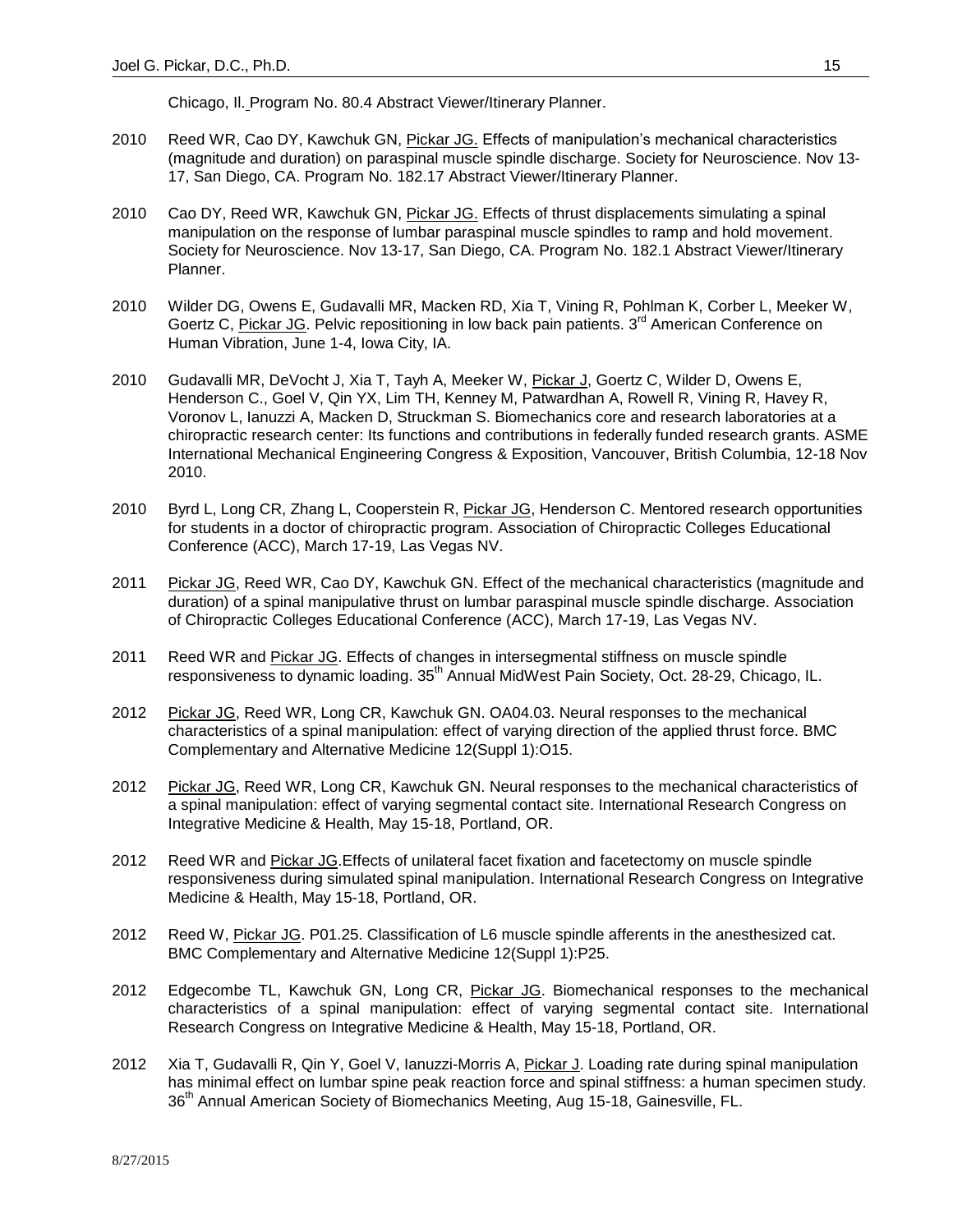- 2014 Reed WR, Pickar JG. Effects of instrument assisted spinal manipulation on lumbar muscle spindle response in an animal model. International Research Congress on Integrative Health & Medicine, Miami, FL.
- 2014 Reed WR, Sozio R, Pickar JG, Onifer SM. Effect of spinal manipulation thrust duration on trunk mechanical activation thresholds of nociceptive specific lateral thalamic neurons. International Research Congress on Integrative Health & Medicine meeting Miami, FL.

# **Invited presentations at national/international meetings**:

- 1997 Pickar JG. A collaborative research project. National Workshop to Develop the Chiropractic Research Agenda II. U.S. Health Resources and Services Administration. June 19-22, Alexandria, VA
- 1998 Pickar JG. The long and winding road. Grantsmanship Lessons:, Experiences of Chiropractic Researchers. National Workshop to Develop the Chiropractic Research Agenda III. U.S. Health Resources and Services Administration, Contract # 240-95-0036, Consortial Center for Chiropractic Research under agreement U24AR5166 with NIH . June 19-22, Alexandria, VA
- 1999 Pickar JG. Membrane Transport Abnormalities in skeletal muscle in SHR. Symposium: Effect of Cardiovascular Disease on the Structure and Function of Skeletal Muscle. Experimental Biology, April 17-21, Washington, DC.
- 2000 Pickar JG. Status report on research in chiropractic: Neuroscience research. Research Agenda Conference: Chiropractic IV: Research: Implications for Practice, Policy and Professional Development. U.S. Health Resources and Services Administration. July 23-25, Arlington Park, Ill
- 2001 Pickar JG. Neurological approaches to researching the subluxation and adjustment: Effect of subluxation/adjustment on peripheral joint and muscle receptors. . Research Agenda Conference: Chiropractic VI: Advancing the Science of Chiropractic. U.S. Health Resources and Services Administration. July 27-29, Kansas City, MO
- 2002 Pickar JG, Kang YM, Wheeler JD. Paraspinal muscle spindles responses to biomechanical changes in the spine. Fourth World Congress of Biomechanics, August 4-9th Calgary, Alberta, Canada.
- 2003 Pickar JG. Workshop Co-Organizer: Mechanisms-based Research in Chiropractic; Association of Chiropractic Colleges and National Workshop to Develop the Chiropractic Research Agenda VII (ACC/RAC VII), March 13-16, New Orleans, LA.
- 2004 Pickar JG. Manipulation versus mobilization: is there any difference?: Neurophysiological Aspects. Workshop Co-Organizer: Mechanisms-based Research in Chiropractic; Association of Chiropractic Colleges and National Workshop to Develop the Chiropractic Research Agenda VIII (ACC/RAC VIII), March 11-14, Las Vegas, NV.
- 2005 Pickar JG. The Road to Scientific Funding. Association of Chiropractic Colleges and National Workshop to Develop the Chiropractic Research Agenda (ACC/RAC 2005), March 17-19, Las Vegas, NV.
- 2005 Pickar JG. Basic Science Research Agenda. Association of Chiropractic Colleges and National Workshop to Develop the Chiropractic Research Agenda (ACC/RAC 2005), March 17-19, Las Vegas, NV.
- 2005 Pickar JG. Leveraging funding for chiropractic research in North America: Opportunities through the United States National Institutes of Health (NIH). Australian Spinal Research Foundation. June 18, 2005, Sydney, Australia.
- 2005 Pickar JG. Sensory input and manual therapies: effects of non-noxious mechanical stimuli on primary afferent neurons from deep tissue. Conference on the Biology of Manual Therapies, NIH/NCCAM, Bethesda, Maryland, June 9-10.